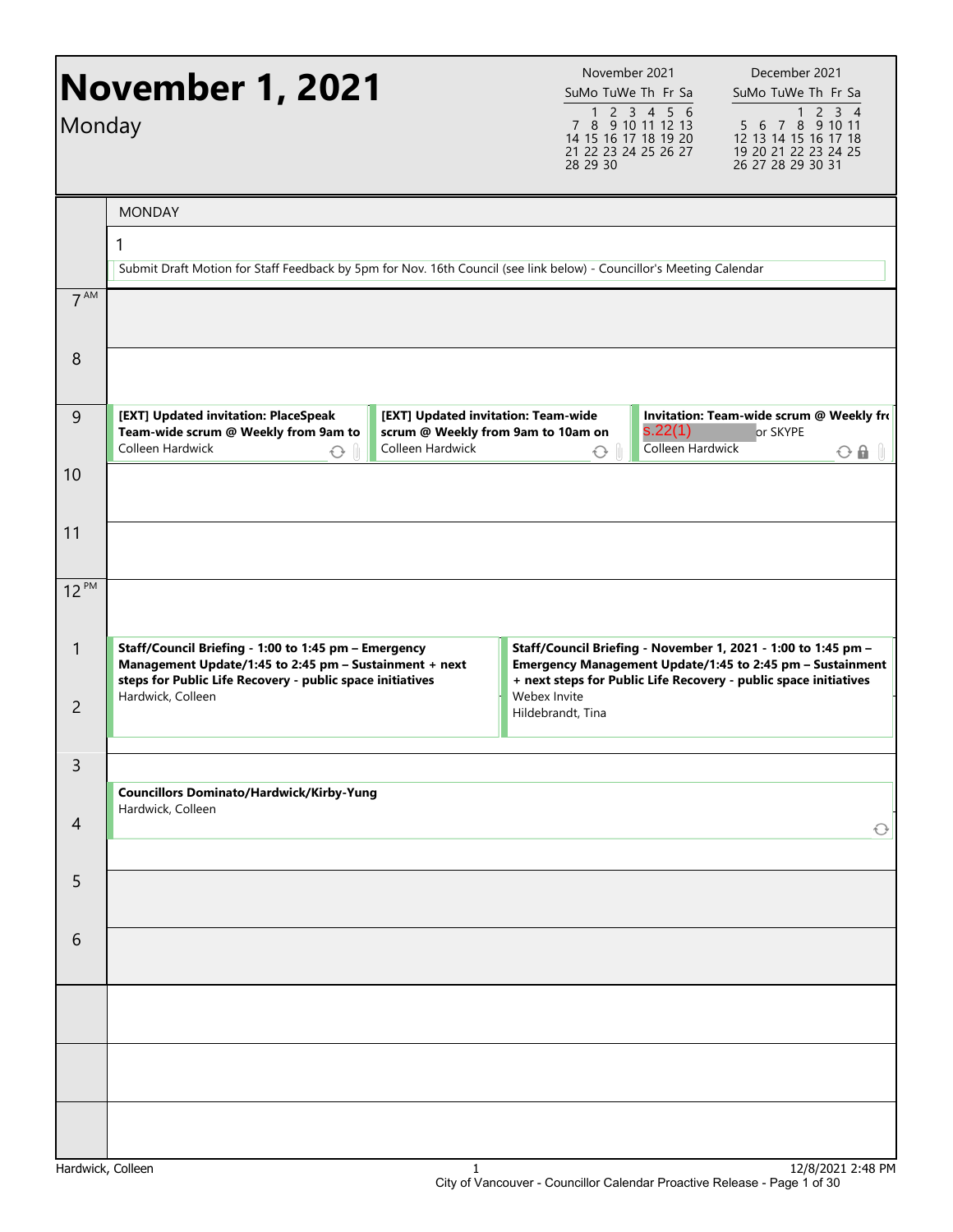| Tuesday         | <b>November 2, 2021</b>                                                     |                                 | November 2021<br>SuMo TuWe Th Fr Sa<br>7 8 9 10 11 12 13<br>14 15 16 17 18 19 20<br>21 22 23 24 25 26 27 | December 2021<br>SuMo TuWe Th Fr Sa<br>$\begin{array}{ccccccccc}\n & & & & & 1 & 2 & 3 & 4 \\ 5 & 6 & 7 & 8 & 9 & 10 & 11\n\end{array}$<br>12 13 14 15 16 17 18<br>19 20 21 22 23 24 25 |
|-----------------|-----------------------------------------------------------------------------|---------------------------------|----------------------------------------------------------------------------------------------------------|-----------------------------------------------------------------------------------------------------------------------------------------------------------------------------------------|
|                 |                                                                             |                                 | 28 29 30                                                                                                 | 26 27 28 29 30 31                                                                                                                                                                       |
|                 | TUESDAY                                                                     |                                 |                                                                                                          |                                                                                                                                                                                         |
|                 | $\overline{c}$                                                              |                                 |                                                                                                          |                                                                                                                                                                                         |
| 7 <sup>AM</sup> |                                                                             |                                 |                                                                                                          |                                                                                                                                                                                         |
| $8\phantom{1}$  |                                                                             |                                 |                                                                                                          |                                                                                                                                                                                         |
| $\overline{9}$  |                                                                             |                                 |                                                                                                          |                                                                                                                                                                                         |
|                 | Council                                                                     | Council - November 2, 2021      |                                                                                                          |                                                                                                                                                                                         |
| 10              | Webex - See Below<br>Hardwick, Colleen                                      | WebEx Online<br>Kennett, Bonnie |                                                                                                          |                                                                                                                                                                                         |
| 11              |                                                                             |                                 |                                                                                                          |                                                                                                                                                                                         |
|                 |                                                                             |                                 |                                                                                                          |                                                                                                                                                                                         |
| $12^{PM}$       |                                                                             |                                 |                                                                                                          |                                                                                                                                                                                         |
| $\mathbf{1}$    |                                                                             |                                 | In Camera meeting -<br><b>November 2, 2021</b><br>WebEx Online                                           | In Camera meeting -<br>November 2, 2021<br>Webbex                                                                                                                                       |
| $\overline{2}$  |                                                                             |                                 | Swanston, Denise                                                                                         | Hardwick, Colleen                                                                                                                                                                       |
| 3               |                                                                             |                                 |                                                                                                          |                                                                                                                                                                                         |
| $\overline{4}$  |                                                                             |                                 |                                                                                                          |                                                                                                                                                                                         |
| 5               |                                                                             |                                 |                                                                                                          |                                                                                                                                                                                         |
| 6               | <b>Public Hearing</b><br>Webex Online / Council Chamber<br>Fukushima, Brian |                                 | <b>Public Hearing</b><br>Hardwick, Colleen                                                               |                                                                                                                                                                                         |
|                 |                                                                             |                                 |                                                                                                          |                                                                                                                                                                                         |
|                 |                                                                             |                                 |                                                                                                          |                                                                                                                                                                                         |
|                 |                                                                             |                                 |                                                                                                          |                                                                                                                                                                                         |
|                 |                                                                             |                                 |                                                                                                          | $\frac{1}{2}$                                                                                                                                                                           |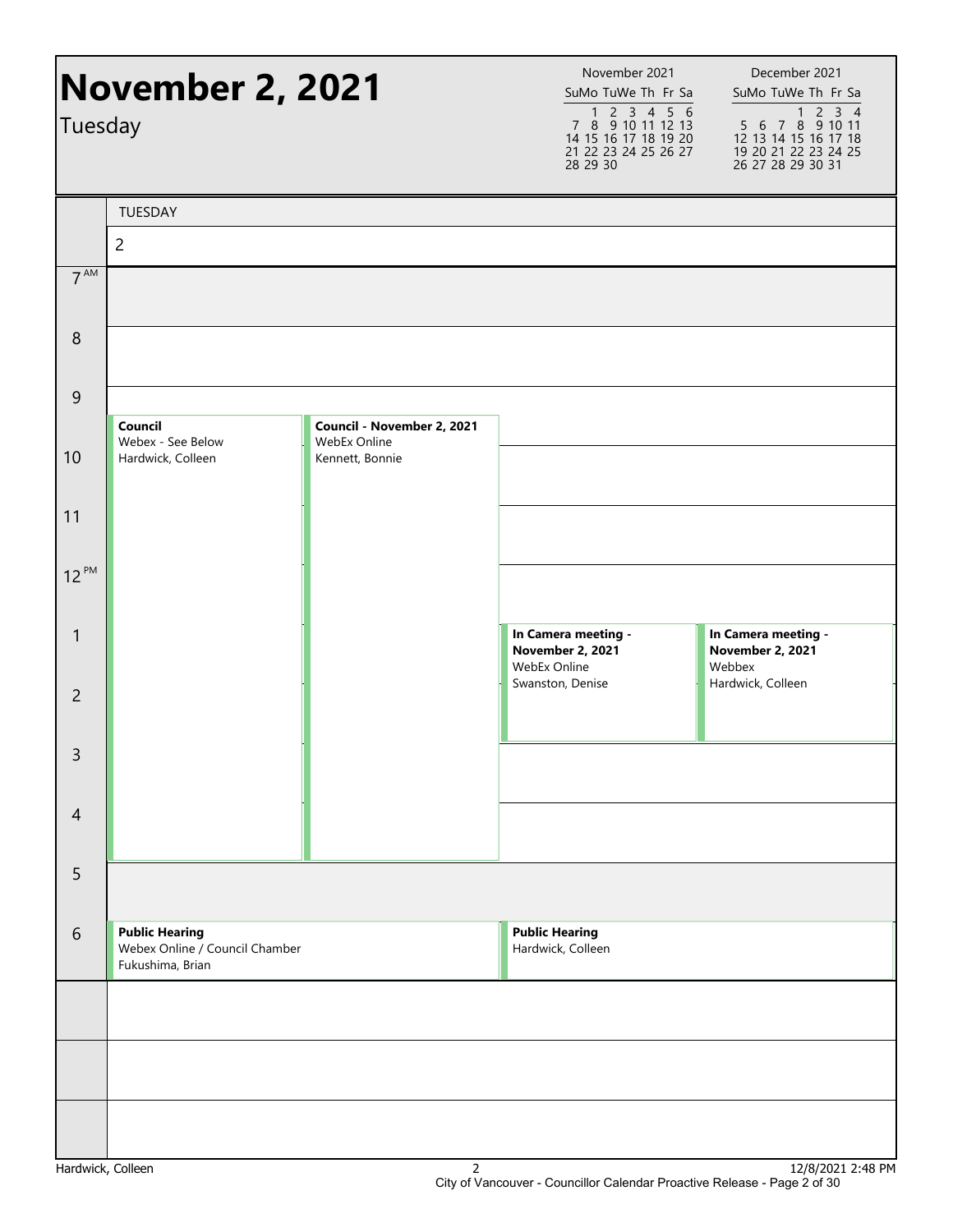|                 | <b>November 3, 2021</b><br>Wednesday                                                                                   |                                                                  | November 2021<br>SuMo TuWe Th Fr Sa<br>1 2 3 4 5 6<br>7 8 9 10 11 12 13<br>14 15 16 17 18 19 20<br>21 22 23 24 25 26 27<br>28 29 30 | December 2021<br>SuMo TuWe Th Fr Sa<br>$\begin{array}{@{}c@{\hspace{1em}}c@{\hspace{1em}}c@{\hspace{1em}}c@{\hspace{1em}}c@{\hspace{1em}}c@{\hspace{1em}}c@{\hspace{1em}}c@{\hspace{1em}}c@{\hspace{1em}}c@{\hspace{1em}}c@{\hspace{1em}}c@{\hspace{1em}}c@{\hspace{1em}}c@{\hspace{1em}}c@{\hspace{1em}}c@{\hspace{1em}}c@{\hspace{1em}}c@{\hspace{1em}}c@{\hspace{1em}}c@{\hspace{1em}}c@{\hspace{1em}}c@{\hspace{1em}}c@{\hspace{1em}}c@{\hspace{$<br>12 13 14 15 16 17 18<br>19 20 21 22 23 24 25<br>26 27 28 29 30 31 |
|-----------------|------------------------------------------------------------------------------------------------------------------------|------------------------------------------------------------------|-------------------------------------------------------------------------------------------------------------------------------------|----------------------------------------------------------------------------------------------------------------------------------------------------------------------------------------------------------------------------------------------------------------------------------------------------------------------------------------------------------------------------------------------------------------------------------------------------------------------------------------------------------------------------|
|                 | WEDNESDAY                                                                                                              |                                                                  |                                                                                                                                     |                                                                                                                                                                                                                                                                                                                                                                                                                                                                                                                            |
|                 | 3                                                                                                                      |                                                                  |                                                                                                                                     |                                                                                                                                                                                                                                                                                                                                                                                                                                                                                                                            |
| 7 <sup>AM</sup> |                                                                                                                        |                                                                  |                                                                                                                                     |                                                                                                                                                                                                                                                                                                                                                                                                                                                                                                                            |
| 8               |                                                                                                                        |                                                                  |                                                                                                                                     |                                                                                                                                                                                                                                                                                                                                                                                                                                                                                                                            |
| 9               | <b>Standing Committee on City Finance and</b><br>Services - November 3, 2021<br>Council Chamber/Webex                  | <b>Standing Committee on City Finance and</b><br><b>Services</b> |                                                                                                                                     |                                                                                                                                                                                                                                                                                                                                                                                                                                                                                                                            |
| 10              | Yim, David                                                                                                             | Webex - See Below<br>Hardwick, Colleen                           |                                                                                                                                     |                                                                                                                                                                                                                                                                                                                                                                                                                                                                                                                            |
| 11              |                                                                                                                        |                                                                  |                                                                                                                                     |                                                                                                                                                                                                                                                                                                                                                                                                                                                                                                                            |
| $12^{PM}$       |                                                                                                                        |                                                                  |                                                                                                                                     |                                                                                                                                                                                                                                                                                                                                                                                                                                                                                                                            |
| $\mathbf{1}$    |                                                                                                                        |                                                                  |                                                                                                                                     |                                                                                                                                                                                                                                                                                                                                                                                                                                                                                                                            |
| $\overline{2}$  |                                                                                                                        |                                                                  |                                                                                                                                     |                                                                                                                                                                                                                                                                                                                                                                                                                                                                                                                            |
| 3               |                                                                                                                        |                                                                  |                                                                                                                                     |                                                                                                                                                                                                                                                                                                                                                                                                                                                                                                                            |
| $\overline{4}$  |                                                                                                                        |                                                                  |                                                                                                                                     |                                                                                                                                                                                                                                                                                                                                                                                                                                                                                                                            |
| 5               |                                                                                                                        |                                                                  |                                                                                                                                     |                                                                                                                                                                                                                                                                                                                                                                                                                                                                                                                            |
| 6               |                                                                                                                        |                                                                  |                                                                                                                                     |                                                                                                                                                                                                                                                                                                                                                                                                                                                                                                                            |
|                 | 7:00pm - 7:30pm REMINDER: Quotes for Info Bulletin (submit to Marie by 10am on Thursday)(maria.pontikis@@vancouver.ca) |                                                                  |                                                                                                                                     |                                                                                                                                                                                                                                                                                                                                                                                                                                                                                                                            |
|                 |                                                                                                                        |                                                                  |                                                                                                                                     |                                                                                                                                                                                                                                                                                                                                                                                                                                                                                                                            |
|                 |                                                                                                                        |                                                                  |                                                                                                                                     |                                                                                                                                                                                                                                                                                                                                                                                                                                                                                                                            |
|                 |                                                                                                                        |                                                                  |                                                                                                                                     | 12022121                                                                                                                                                                                                                                                                                                                                                                                                                                                                                                                   |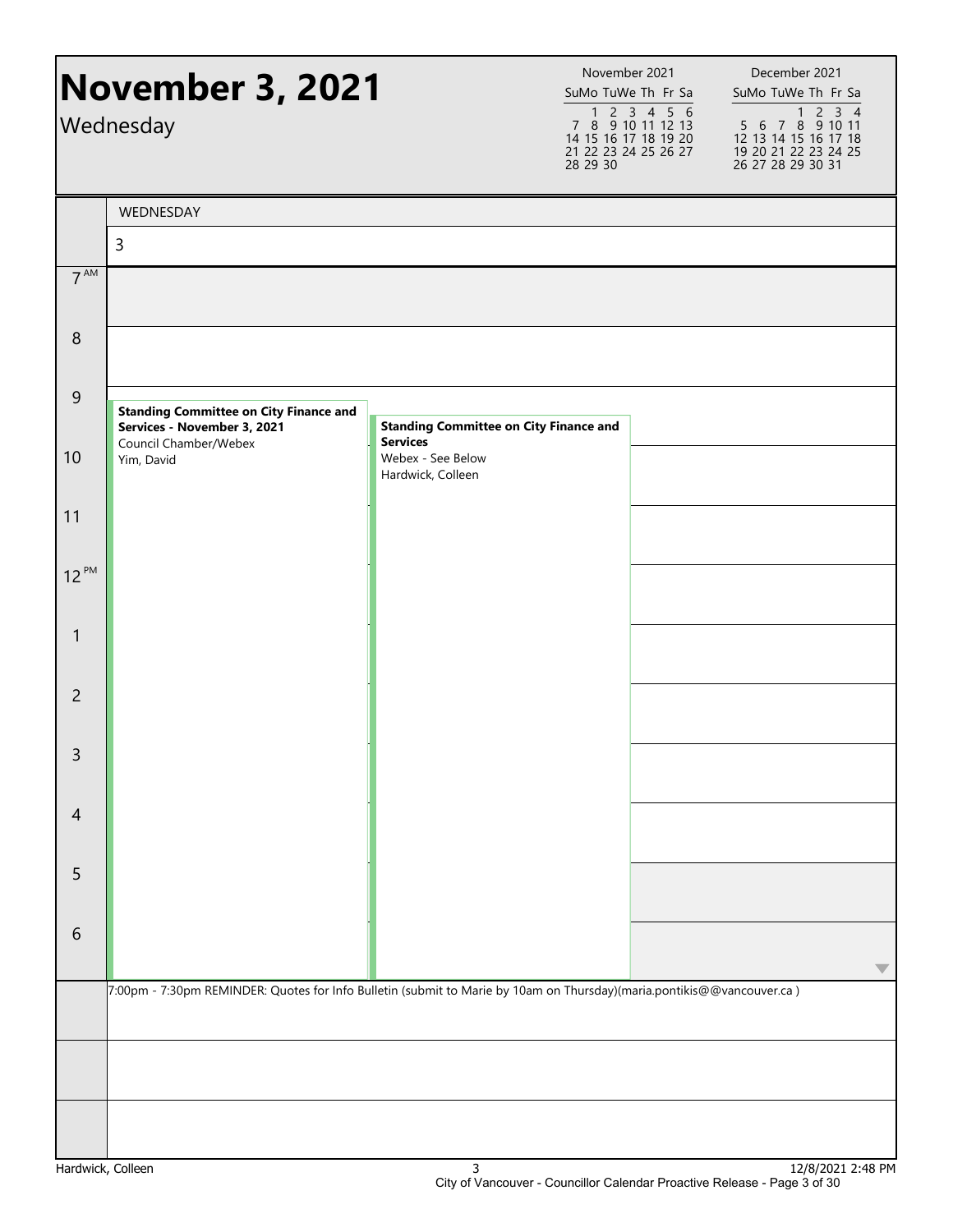|                   | <b>November 4, 2021</b><br>Thursday                                                                 |                                                                                         | November 2021<br>SuMo TuWe Th Fr Sa<br>1 2 3 4 5 6<br>7 8 9 10 11 12 13<br>14 15 16 17 18 19 20<br>21 22 23 24 25 26 27<br>28 29 30 | December 2021<br>SuMo TuWe Th Fr Sa<br>1 2 3 4<br>5 6 7 8 9 10 11<br>12 13 14 15 16 17 18<br>19 20 21 22 23 24 25<br>26 27 28 29 30 31 |
|-------------------|-----------------------------------------------------------------------------------------------------|-----------------------------------------------------------------------------------------|-------------------------------------------------------------------------------------------------------------------------------------|----------------------------------------------------------------------------------------------------------------------------------------|
|                   | THURSDAY                                                                                            |                                                                                         |                                                                                                                                     |                                                                                                                                        |
|                   | 4                                                                                                   |                                                                                         |                                                                                                                                     |                                                                                                                                        |
| 7 <sup>AM</sup>   |                                                                                                     |                                                                                         |                                                                                                                                     |                                                                                                                                        |
| 8                 |                                                                                                     |                                                                                         |                                                                                                                                     |                                                                                                                                        |
| 9                 |                                                                                                     |                                                                                         |                                                                                                                                     |                                                                                                                                        |
| 10                |                                                                                                     |                                                                                         |                                                                                                                                     |                                                                                                                                        |
| 11                | Sue Biddle/Sandy/Councillor Hardwick<br>Councillor Hardwick's House - S.22(1)<br>Hardwick, Colleen  |                                                                                         |                                                                                                                                     |                                                                                                                                        |
| $12^{PM}$         |                                                                                                     |                                                                                         |                                                                                                                                     |                                                                                                                                        |
| $\mathbf{1}$      |                                                                                                     |                                                                                         |                                                                                                                                     |                                                                                                                                        |
| $\overline{c}$    |                                                                                                     |                                                                                         |                                                                                                                                     |                                                                                                                                        |
| 3                 |                                                                                                     |                                                                                         |                                                                                                                                     |                                                                                                                                        |
| $\overline{4}$    |                                                                                                     |                                                                                         |                                                                                                                                     |                                                                                                                                        |
| 5                 |                                                                                                     |                                                                                         |                                                                                                                                     |                                                                                                                                        |
| 6                 | <b>Public Hearing (reconvening from Novem</b><br>Webex Online / Council Chamber<br>Fukushima, Brian | <b>Public Hearing (reconvening from Novem</b><br>Webex - See Below<br>Hardwick, Colleen |                                                                                                                                     | LOA REQUESTED; Hardwick, Colleen                                                                                                       |
|                   |                                                                                                     |                                                                                         |                                                                                                                                     |                                                                                                                                        |
|                   |                                                                                                     |                                                                                         |                                                                                                                                     |                                                                                                                                        |
|                   |                                                                                                     |                                                                                         |                                                                                                                                     |                                                                                                                                        |
| Hardwick, Colleen |                                                                                                     | $\overline{4}$                                                                          |                                                                                                                                     | 12/8/2021 2:48 PM                                                                                                                      |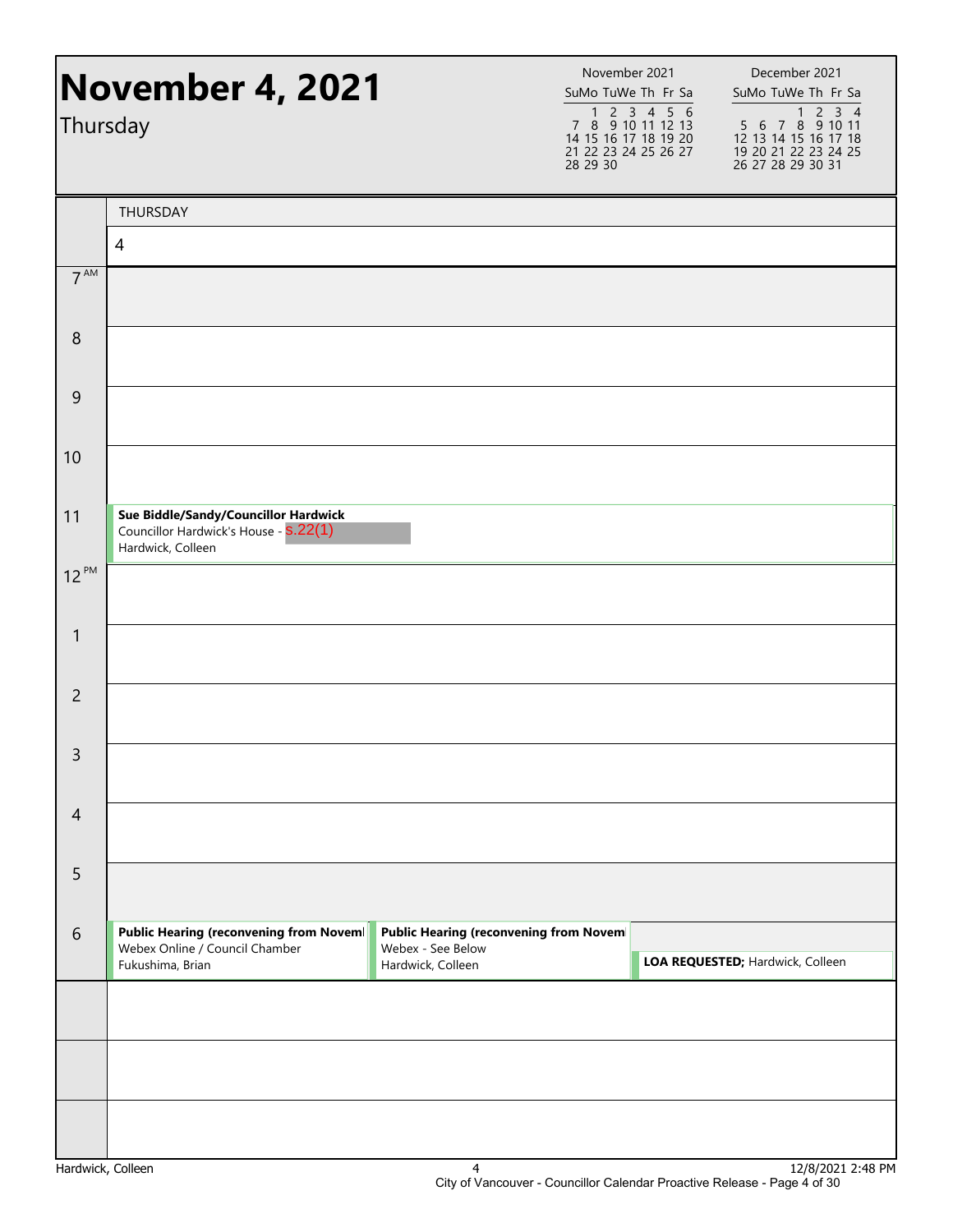| Friday          | November 5, 2021 |                                                            | November 2021<br>SuMo TuWe Th Fr Sa<br>7 8 9 10 11 12 13<br>14 15 16 17 18 19 20<br>21 22 23 24 25 26 27<br>28 29 30 | December 2021<br>SuMo TuWe Th Fr Sa<br>$5\ 6\ 7\ 8\ 9\ 10\ 11$<br>12 13 14 15 16 17 18<br>19 20 21 22 23 24 25<br>26 27 28 29 30 31 |
|-----------------|------------------|------------------------------------------------------------|----------------------------------------------------------------------------------------------------------------------|-------------------------------------------------------------------------------------------------------------------------------------|
|                 | <b>FRIDAY</b>    |                                                            |                                                                                                                      |                                                                                                                                     |
|                 | 5                |                                                            |                                                                                                                      |                                                                                                                                     |
|                 | s.22(1)          | please contact sarah.basi@vancouver.ca - Hardwick, Colleen |                                                                                                                      |                                                                                                                                     |
| 7 <sup>AM</sup> |                  |                                                            |                                                                                                                      |                                                                                                                                     |
| 8               |                  |                                                            |                                                                                                                      |                                                                                                                                     |
| 9               |                  |                                                            |                                                                                                                      |                                                                                                                                     |
| 10              |                  |                                                            |                                                                                                                      |                                                                                                                                     |
| 11              |                  |                                                            |                                                                                                                      |                                                                                                                                     |
| $12^{PM}$       |                  |                                                            |                                                                                                                      |                                                                                                                                     |
| $\mathbf{1}$    |                  |                                                            |                                                                                                                      |                                                                                                                                     |
| $\overline{2}$  |                  |                                                            |                                                                                                                      |                                                                                                                                     |
| 3               |                  |                                                            |                                                                                                                      |                                                                                                                                     |
| $\overline{4}$  |                  |                                                            |                                                                                                                      |                                                                                                                                     |
| 5               |                  |                                                            |                                                                                                                      |                                                                                                                                     |
| $\sqrt{6}$      |                  |                                                            |                                                                                                                      |                                                                                                                                     |
|                 |                  |                                                            |                                                                                                                      |                                                                                                                                     |
|                 |                  |                                                            |                                                                                                                      |                                                                                                                                     |
|                 |                  |                                                            |                                                                                                                      |                                                                                                                                     |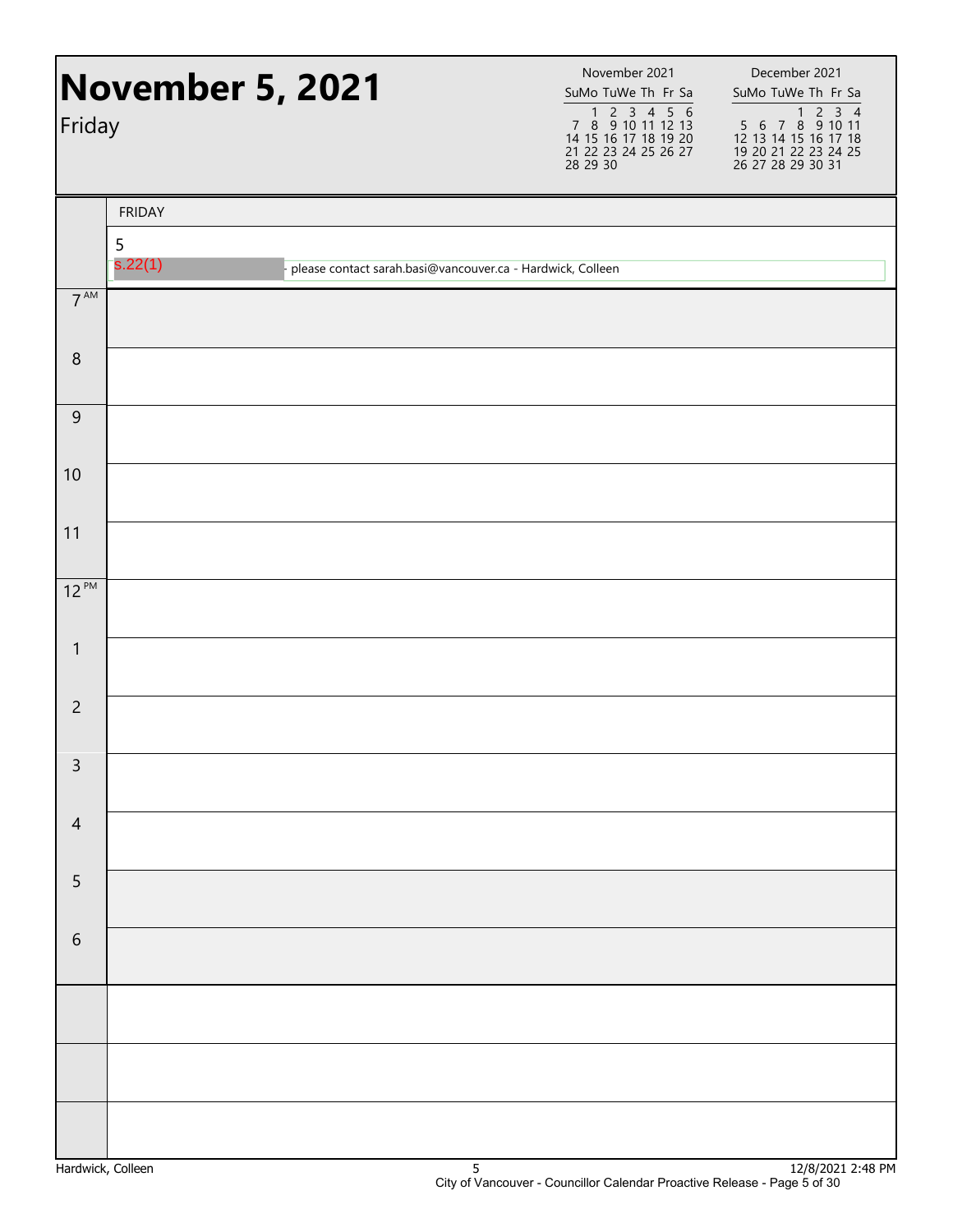| Saturday        | November 6, 2021 | November 2021<br>SuMo TuWe Th Fr Sa<br>1 2 3 4 5 6<br>7 8 9 10 11 12 13<br>14 15 16 17 18 19 20<br>21 22 23 24 25 26 27<br>28 29 30 | December 2021<br>SuMo TuWe Th Fr Sa<br>$\begin{array}{r} \hspace{15pt} 1 \hspace{1.5pt} 2 \hspace{1.5pt} 3 \hspace{1.5pt} 4 \\ 5 \hspace{1.5pt} 6 \hspace{1.5pt} 7 \hspace{1.5pt} 8 \hspace{1.5pt} 9 \hspace{1.5pt} 10 \hspace{1.5pt} 11 \\ 12 \hspace{1.5pt} 13 \hspace{1.5pt} 14 \hspace{1.5pt} 15 \hspace{1.5pt} 16 \hspace{1.5pt} 17 \hspace{1.5pt} 18 \\ 19 \hspace{1.5pt} 20 \hspace{1.5$ |
|-----------------|------------------|-------------------------------------------------------------------------------------------------------------------------------------|-------------------------------------------------------------------------------------------------------------------------------------------------------------------------------------------------------------------------------------------------------------------------------------------------------------------------------------------------------------------------------------------------|
|                 | SATURDAY         |                                                                                                                                     |                                                                                                                                                                                                                                                                                                                                                                                                 |
|                 | $6\,$            |                                                                                                                                     |                                                                                                                                                                                                                                                                                                                                                                                                 |
| $7^{\text{AM}}$ |                  |                                                                                                                                     |                                                                                                                                                                                                                                                                                                                                                                                                 |
| $\,8\,$         |                  |                                                                                                                                     |                                                                                                                                                                                                                                                                                                                                                                                                 |
| $\overline{9}$  |                  |                                                                                                                                     |                                                                                                                                                                                                                                                                                                                                                                                                 |
| 10              |                  |                                                                                                                                     |                                                                                                                                                                                                                                                                                                                                                                                                 |
| 11              |                  |                                                                                                                                     |                                                                                                                                                                                                                                                                                                                                                                                                 |
| $12^{PM}$       |                  |                                                                                                                                     |                                                                                                                                                                                                                                                                                                                                                                                                 |
| $\mathbf{1}$    |                  |                                                                                                                                     |                                                                                                                                                                                                                                                                                                                                                                                                 |
| $\overline{2}$  |                  |                                                                                                                                     |                                                                                                                                                                                                                                                                                                                                                                                                 |
| $\overline{3}$  |                  |                                                                                                                                     |                                                                                                                                                                                                                                                                                                                                                                                                 |
| $\overline{4}$  |                  |                                                                                                                                     |                                                                                                                                                                                                                                                                                                                                                                                                 |
| 5               |                  |                                                                                                                                     |                                                                                                                                                                                                                                                                                                                                                                                                 |
| $\,$ 6 $\,$     |                  |                                                                                                                                     |                                                                                                                                                                                                                                                                                                                                                                                                 |
|                 |                  |                                                                                                                                     |                                                                                                                                                                                                                                                                                                                                                                                                 |
|                 |                  |                                                                                                                                     |                                                                                                                                                                                                                                                                                                                                                                                                 |
|                 |                  |                                                                                                                                     |                                                                                                                                                                                                                                                                                                                                                                                                 |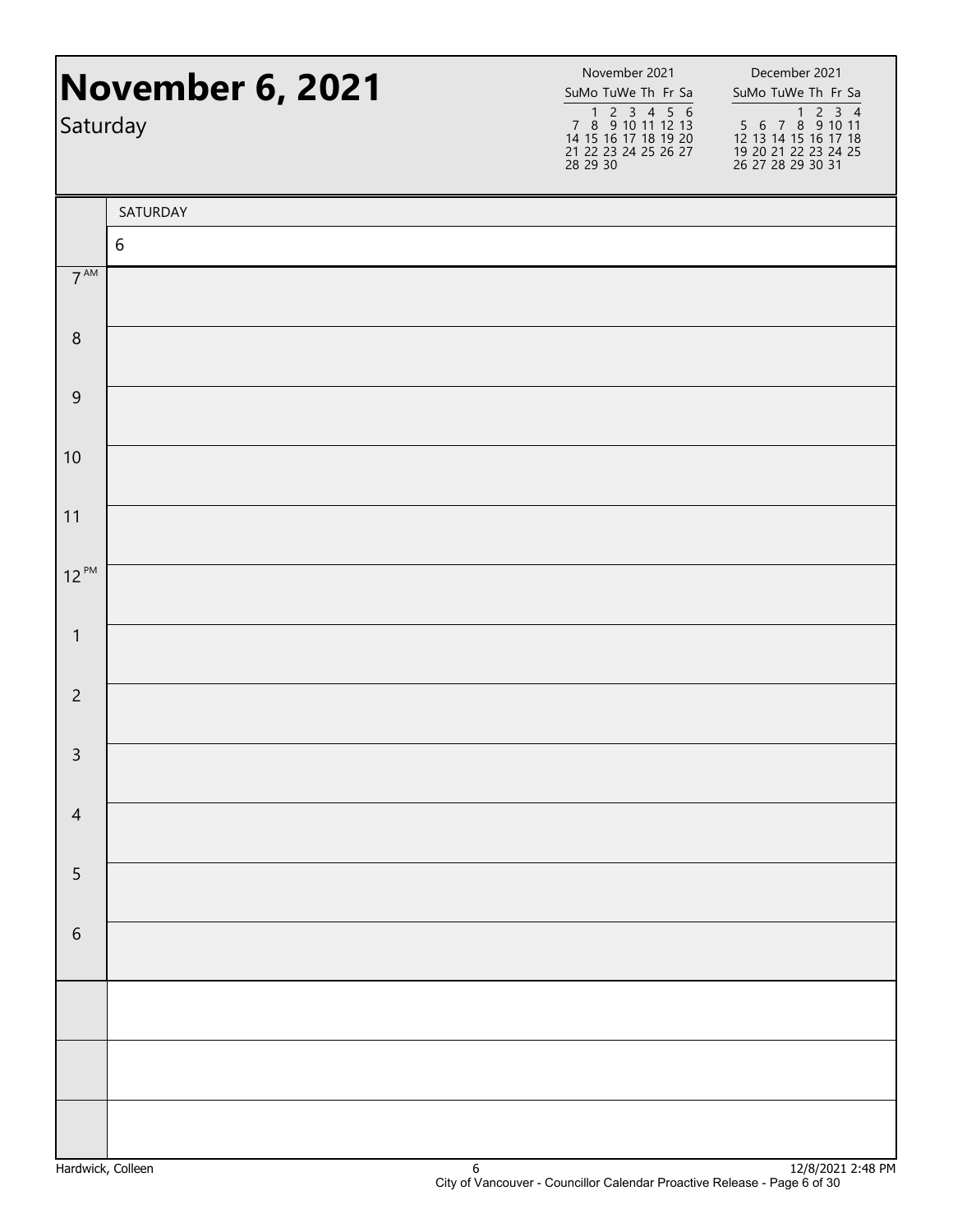| Sunday          | <b>November 7, 2021</b>                  | November 2021<br>SuMo TuWe Th Fr Sa<br>$\begin{array}{@{}c@{\hspace{1em}}c@{\hspace{1em}}c@{\hspace{1em}}c@{\hspace{1em}}c@{\hspace{1em}}c@{\hspace{1em}}c@{\hspace{1em}}c@{\hspace{1em}}c@{\hspace{1em}}c@{\hspace{1em}}c@{\hspace{1em}}c@{\hspace{1em}}c@{\hspace{1em}}c@{\hspace{1em}}c@{\hspace{1em}}c@{\hspace{1em}}c@{\hspace{1em}}c@{\hspace{1em}}c@{\hspace{1em}}c@{\hspace{1em}}c@{\hspace{1em}}c@{\hspace{1em}}c@{\hspace{1em}}c@{\hspace{1$<br>14 15 16 17 18 19 20<br>21 22 23 24 25 26 27<br>28 29 30 | December 2021<br>SuMo TuWe Th Fr Sa<br>1 2 3 4<br>5 6 7 8 9 10 11<br>12 13 14 15 16 17 18<br>19 20 21 22 23 24 25<br>26 27 28 29 30 31 |
|-----------------|------------------------------------------|--------------------------------------------------------------------------------------------------------------------------------------------------------------------------------------------------------------------------------------------------------------------------------------------------------------------------------------------------------------------------------------------------------------------------------------------------------------------------------------------------------------------|----------------------------------------------------------------------------------------------------------------------------------------|
|                 | SUNDAY                                   |                                                                                                                                                                                                                                                                                                                                                                                                                                                                                                                    |                                                                                                                                        |
|                 | $\overline{7}$<br>s.22(1)                |                                                                                                                                                                                                                                                                                                                                                                                                                                                                                                                    | $O$ $\theta$                                                                                                                           |
| $7^{\text{AM}}$ |                                          |                                                                                                                                                                                                                                                                                                                                                                                                                                                                                                                    |                                                                                                                                        |
|                 |                                          |                                                                                                                                                                                                                                                                                                                                                                                                                                                                                                                    |                                                                                                                                        |
| $\,8\,$         |                                          |                                                                                                                                                                                                                                                                                                                                                                                                                                                                                                                    |                                                                                                                                        |
| $\mathsf 9$     |                                          |                                                                                                                                                                                                                                                                                                                                                                                                                                                                                                                    |                                                                                                                                        |
| 10              |                                          |                                                                                                                                                                                                                                                                                                                                                                                                                                                                                                                    |                                                                                                                                        |
| 11              |                                          |                                                                                                                                                                                                                                                                                                                                                                                                                                                                                                                    |                                                                                                                                        |
| $12^{PM}$       |                                          |                                                                                                                                                                                                                                                                                                                                                                                                                                                                                                                    |                                                                                                                                        |
| 1               |                                          |                                                                                                                                                                                                                                                                                                                                                                                                                                                                                                                    |                                                                                                                                        |
| $\overline{2}$  |                                          |                                                                                                                                                                                                                                                                                                                                                                                                                                                                                                                    |                                                                                                                                        |
| $\overline{3}$  |                                          |                                                                                                                                                                                                                                                                                                                                                                                                                                                                                                                    |                                                                                                                                        |
| $\overline{4}$  |                                          |                                                                                                                                                                                                                                                                                                                                                                                                                                                                                                                    |                                                                                                                                        |
| 5               | <b>Community Carolling at Kits Point</b> |                                                                                                                                                                                                                                                                                                                                                                                                                                                                                                                    |                                                                                                                                        |
| 6               | Vancouver Maritime Museum                |                                                                                                                                                                                                                                                                                                                                                                                                                                                                                                                    |                                                                                                                                        |
|                 |                                          |                                                                                                                                                                                                                                                                                                                                                                                                                                                                                                                    |                                                                                                                                        |
|                 |                                          |                                                                                                                                                                                                                                                                                                                                                                                                                                                                                                                    |                                                                                                                                        |
|                 |                                          |                                                                                                                                                                                                                                                                                                                                                                                                                                                                                                                    |                                                                                                                                        |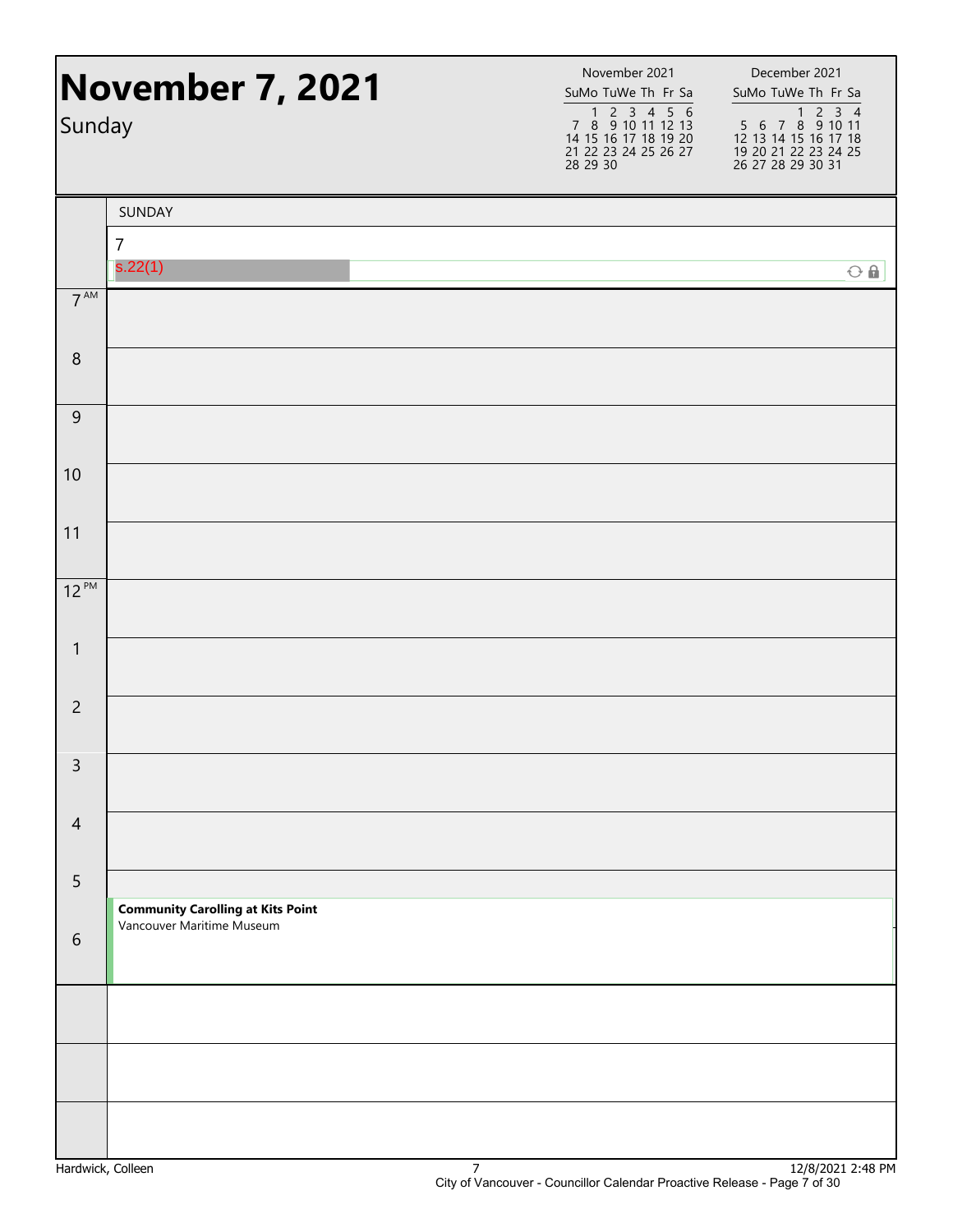| Monday             | <b>November 8, 2021</b>                                                                                                                                                                                                                                            | November 2021<br>SuMo TuWe Th Fr Sa<br>1 2 3 4 5 6<br>7 8 9 10 11 12 13<br>14 15 16 17 18 19 20<br>21 22 23 24 25 26 27<br>28 29 30 | December 2021<br>SuMo TuWe Th Fr Sa<br>$2 \t3 \t4$<br>1<br>5 6 7 8 9 10 11<br>12 13 14 15 16 17 18<br>19 20 21 22 23 24 25<br>26 27 28 29 30 31 |
|--------------------|--------------------------------------------------------------------------------------------------------------------------------------------------------------------------------------------------------------------------------------------------------------------|-------------------------------------------------------------------------------------------------------------------------------------|-------------------------------------------------------------------------------------------------------------------------------------------------|
|                    | <b>MONDAY</b>                                                                                                                                                                                                                                                      |                                                                                                                                     |                                                                                                                                                 |
|                    | 8<br>s.22(1)<br>See Sarah.basi@vancouver.ca - Hardwick, Colleen<br>Indigenous Veterans Day - CH Flag lowered to half mast - Hardwick, Colleen<br>s.22(1)<br>Submit Final Motion for Agenda Inclusion by 5pm (For Nov 16th Council) - Councillor's Meeting Calendar |                                                                                                                                     | $\odot$ a                                                                                                                                       |
| 7 <sup>AM</sup>    |                                                                                                                                                                                                                                                                    |                                                                                                                                     |                                                                                                                                                 |
| 8                  |                                                                                                                                                                                                                                                                    |                                                                                                                                     |                                                                                                                                                 |
| 9                  | [EXT] Updated invitation: PlaceSpeak<br>[EXT] Updated invitation: Team-wide<br>Team-wide scrum @ Weekly from 9am to<br>scrum @ Weekly from 9am to 10am on<br>Colleen Hardwick<br>$\bigcirc$<br>Colleen Hardwick                                                    | s.22(1)<br>くう                                                                                                                       | Invitation: Team-wide scrum @ Weekly fro<br>or SKYPE<br>$O$ $\theta$ $\theta$                                                                   |
| 10                 |                                                                                                                                                                                                                                                                    |                                                                                                                                     |                                                                                                                                                 |
| 11                 |                                                                                                                                                                                                                                                                    |                                                                                                                                     |                                                                                                                                                 |
| $12^{PM}$          |                                                                                                                                                                                                                                                                    |                                                                                                                                     |                                                                                                                                                 |
| $\mathbf{1}$       | Staff/Council Briefing - November 8, 2021(Agenda and Report<br>Attached)<br>Webex Invite                                                                                                                                                                           | Staff/Council Briefing: VPD/Vancouver Police Board (Agenda<br>and Report Attached)<br>Webex                                         |                                                                                                                                                 |
| $\overline{2}$     | Hildebrandt, Tina                                                                                                                                                                                                                                                  | Hardwick, Colleen                                                                                                                   |                                                                                                                                                 |
| 3                  |                                                                                                                                                                                                                                                                    |                                                                                                                                     |                                                                                                                                                 |
| $\overline{4}$     | <b>Confirmed: Council Orientation - AG Office</b><br>Webex<br>Hagiwara, Rosemary                                                                                                                                                                                   | <b>Confirmed: Council Orientation - AG Office</b><br>Webex<br>Hardwick, Colleen                                                     |                                                                                                                                                 |
| 5                  | [EXT] Meeting with South Granville BIA/Councillors Re: Lessons Learned in Montreal about Placemaking and Plazas @ Wed Jan 19, 2<br>s.15(1)(l)                                                                                                                      |                                                                                                                                     |                                                                                                                                                 |
| 6                  |                                                                                                                                                                                                                                                                    |                                                                                                                                     |                                                                                                                                                 |
|                    |                                                                                                                                                                                                                                                                    |                                                                                                                                     |                                                                                                                                                 |
|                    |                                                                                                                                                                                                                                                                    |                                                                                                                                     |                                                                                                                                                 |
|                    |                                                                                                                                                                                                                                                                    |                                                                                                                                     |                                                                                                                                                 |
| المقارب والمستوسات | $\Omega$<br>C <sub>2</sub> II <sub>2</sub>                                                                                                                                                                                                                         |                                                                                                                                     | 12101221234200                                                                                                                                  |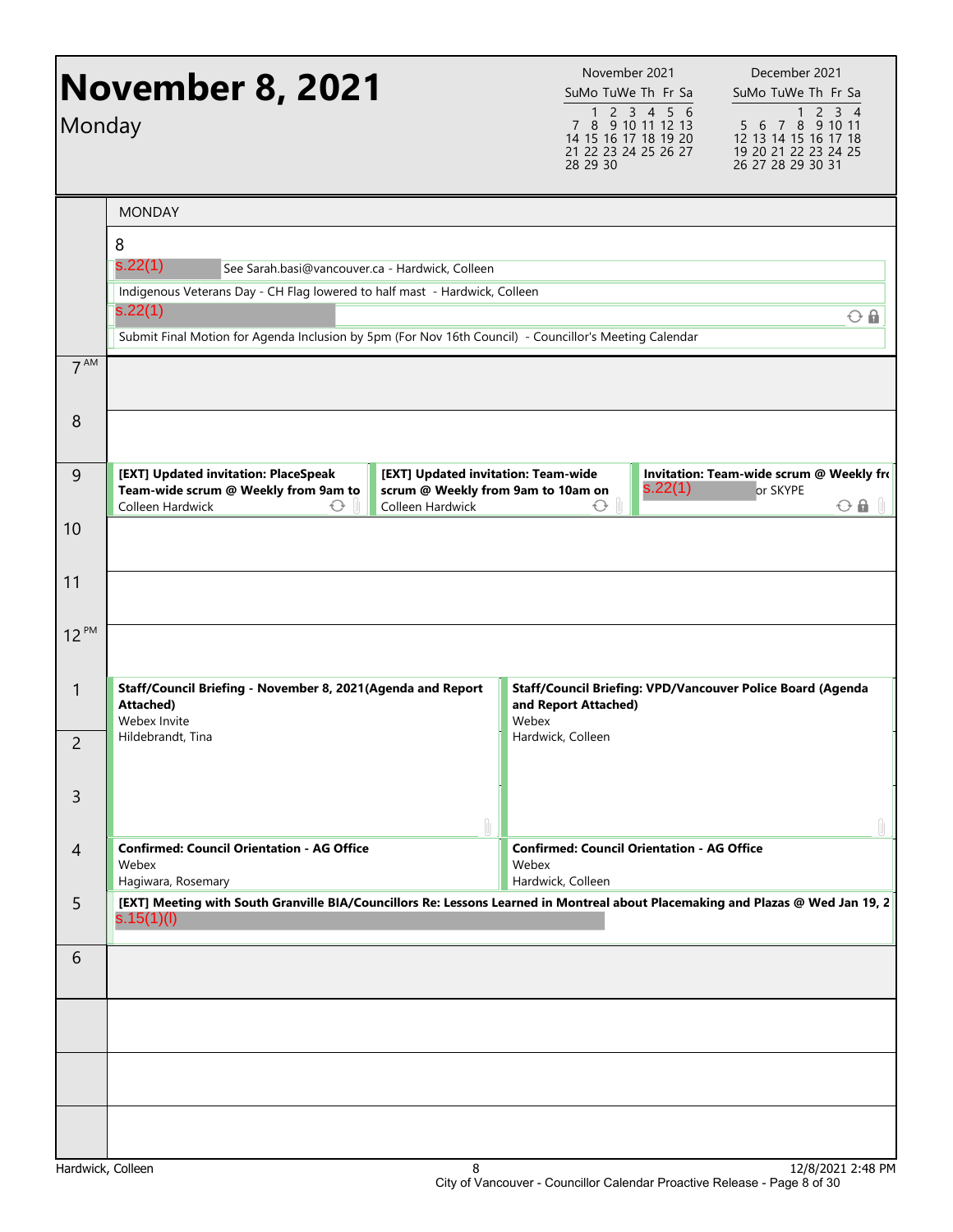| Tuesday           | <b>November 9, 2021</b>                                                                                       | November 2021<br>SuMo TuWe Th Fr Sa<br>1 2 3 4 5 6<br>7 8 9 10 11 12 13<br>14 15 16 17 18 19 20<br>21 22 23 24 25 26 27<br>28 29 30 | December 2021<br>SuMo TuWe Th Fr Sa<br>$\begin{array}{@{}c@{\hspace{1em}}c@{\hspace{1em}}c@{\hspace{1em}}c@{\hspace{1em}}c@{\hspace{1em}}c@{\hspace{1em}}c@{\hspace{1em}}c@{\hspace{1em}}c@{\hspace{1em}}c@{\hspace{1em}}c@{\hspace{1em}}c@{\hspace{1em}}c@{\hspace{1em}}c@{\hspace{1em}}c@{\hspace{1em}}c@{\hspace{1em}}c@{\hspace{1em}}c@{\hspace{1em}}c@{\hspace{1em}}c@{\hspace{1em}}c@{\hspace{1em}}c@{\hspace{1em}}c@{\hspace{1em}}c@{\hspace{$<br>12 13 14 15 16 17 18<br>19 20 21 22 23 24 25<br>26 27 28 29 30 31 |
|-------------------|---------------------------------------------------------------------------------------------------------------|-------------------------------------------------------------------------------------------------------------------------------------|----------------------------------------------------------------------------------------------------------------------------------------------------------------------------------------------------------------------------------------------------------------------------------------------------------------------------------------------------------------------------------------------------------------------------------------------------------------------------------------------------------------------------|
|                   | <b>TUESDAY</b>                                                                                                |                                                                                                                                     |                                                                                                                                                                                                                                                                                                                                                                                                                                                                                                                            |
|                   | 9                                                                                                             |                                                                                                                                     |                                                                                                                                                                                                                                                                                                                                                                                                                                                                                                                            |
| 7 <sup>AM</sup>   |                                                                                                               |                                                                                                                                     |                                                                                                                                                                                                                                                                                                                                                                                                                                                                                                                            |
| 8                 |                                                                                                               |                                                                                                                                     |                                                                                                                                                                                                                                                                                                                                                                                                                                                                                                                            |
| 9                 |                                                                                                               |                                                                                                                                     |                                                                                                                                                                                                                                                                                                                                                                                                                                                                                                                            |
| 10                | <b>Arny Wise (Affordable Housing)</b><br>Please call Arny @ S.22(1)<br>Hardwick, Colleen                      |                                                                                                                                     |                                                                                                                                                                                                                                                                                                                                                                                                                                                                                                                            |
| 11                |                                                                                                               |                                                                                                                                     |                                                                                                                                                                                                                                                                                                                                                                                                                                                                                                                            |
| $12^{PM}$         |                                                                                                               |                                                                                                                                     |                                                                                                                                                                                                                                                                                                                                                                                                                                                                                                                            |
|                   | <b>Nomination Subcommittee</b><br>Webex                                                                       | Nomination Subcommittee (Agenda and Documents Attached)<br>Webex                                                                    |                                                                                                                                                                                                                                                                                                                                                                                                                                                                                                                            |
| $\mathbf{1}$      | Burris, Kevin                                                                                                 | Hardwick, Colleen                                                                                                                   |                                                                                                                                                                                                                                                                                                                                                                                                                                                                                                                            |
| $\overline{2}$    |                                                                                                               |                                                                                                                                     |                                                                                                                                                                                                                                                                                                                                                                                                                                                                                                                            |
| 3                 | Phone Call: Cllr Hardwick/ Paul<br>Paul calls Cllr Hardwick S.22(1)<br>Mochrie, Paul                          | Phone Call: Cllr Hardwick/ Paul<br>Paul calls Cllr Hardwick S.22(1)<br>Hardwick, Colleen                                            |                                                                                                                                                                                                                                                                                                                                                                                                                                                                                                                            |
| 4                 |                                                                                                               |                                                                                                                                     |                                                                                                                                                                                                                                                                                                                                                                                                                                                                                                                            |
| 5                 |                                                                                                               |                                                                                                                                     |                                                                                                                                                                                                                                                                                                                                                                                                                                                                                                                            |
| 6                 | Public Hearing (reconvening from November 2 and 4, 2021)<br>WebEx Online / Council Chamber<br>Kennett, Bonnie | Public Hearing (reconvening from November 2 and 4, 2021)<br>Webex - See Below<br>Hardwick, Colleen                                  |                                                                                                                                                                                                                                                                                                                                                                                                                                                                                                                            |
|                   |                                                                                                               |                                                                                                                                     |                                                                                                                                                                                                                                                                                                                                                                                                                                                                                                                            |
|                   |                                                                                                               |                                                                                                                                     |                                                                                                                                                                                                                                                                                                                                                                                                                                                                                                                            |
|                   |                                                                                                               |                                                                                                                                     |                                                                                                                                                                                                                                                                                                                                                                                                                                                                                                                            |
| Hardwick, Colleen | 9                                                                                                             |                                                                                                                                     | 12/8/2021 2:48 PM                                                                                                                                                                                                                                                                                                                                                                                                                                                                                                          |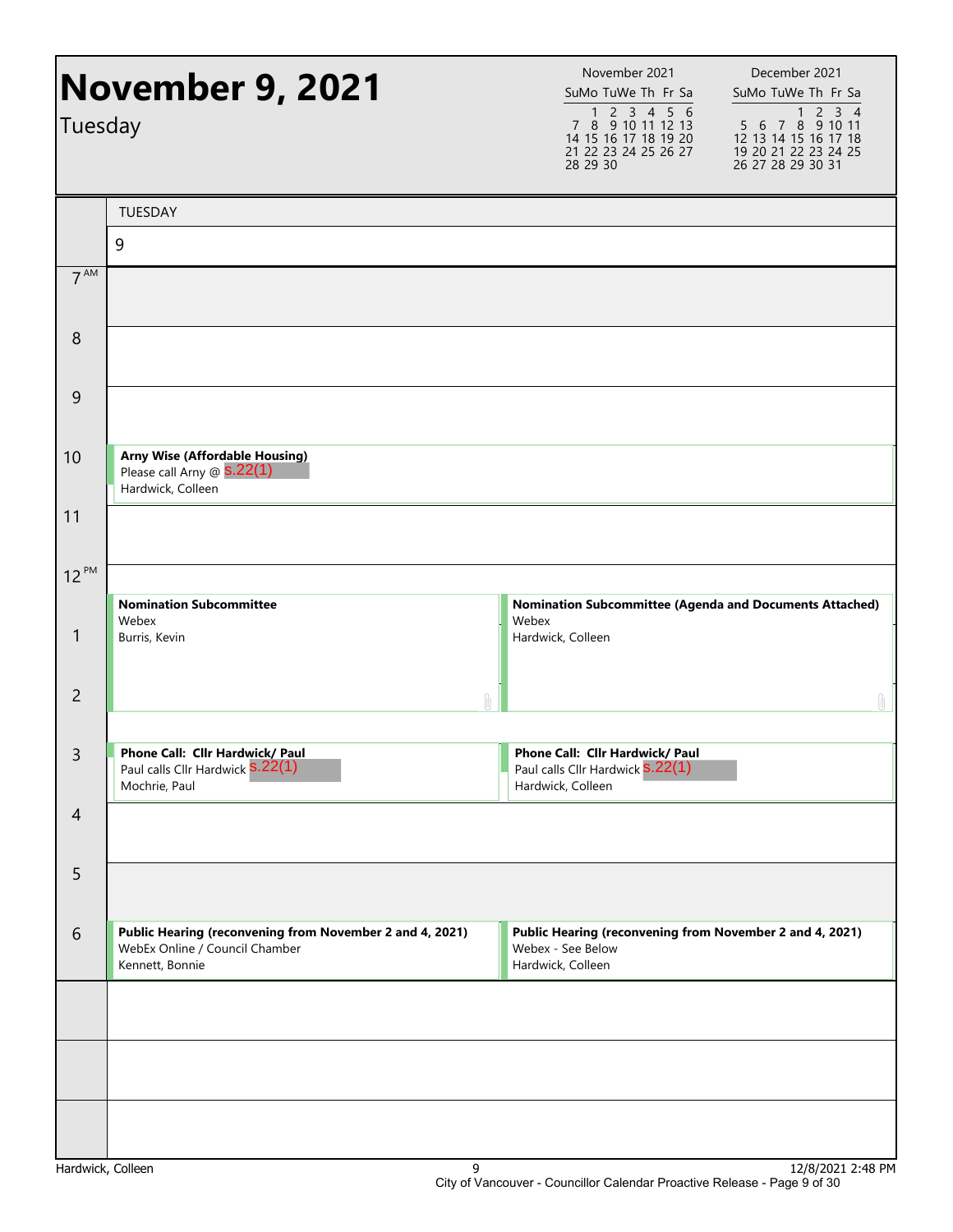|                   | <b>November 10, 2021</b><br>Wednesday                                                                                 | November 2021<br>SuMo TuWe Th Fr Sa<br>1 2 3 4 5 6<br>7 8 9 10 11 12 13<br>14 15 16 17 18 19 20<br>21 22 23 24 25 26 27<br>28 29 30 | December 2021<br>SuMo TuWe Th Fr Sa<br>$\begin{array}{@{}c@{\hspace{1em}}c@{\hspace{1em}}c@{\hspace{1em}}c@{\hspace{1em}}c@{\hspace{1em}}c@{\hspace{1em}}c@{\hspace{1em}}c@{\hspace{1em}}c@{\hspace{1em}}c@{\hspace{1em}}c@{\hspace{1em}}c@{\hspace{1em}}c@{\hspace{1em}}c@{\hspace{1em}}c@{\hspace{1em}}c@{\hspace{1em}}c@{\hspace{1em}}c@{\hspace{1em}}c@{\hspace{1em}}c@{\hspace{1em}}c@{\hspace{1em}}c@{\hspace{1em}}c@{\hspace{1em}}c@{\hspace{$<br>12 13 14 15 16 17 18<br>19 20 21 22 23 24 25<br>26 27 28 29 30 31 |
|-------------------|-----------------------------------------------------------------------------------------------------------------------|-------------------------------------------------------------------------------------------------------------------------------------|----------------------------------------------------------------------------------------------------------------------------------------------------------------------------------------------------------------------------------------------------------------------------------------------------------------------------------------------------------------------------------------------------------------------------------------------------------------------------------------------------------------------------|
|                   | WEDNESDAY                                                                                                             |                                                                                                                                     |                                                                                                                                                                                                                                                                                                                                                                                                                                                                                                                            |
|                   | 10                                                                                                                    |                                                                                                                                     |                                                                                                                                                                                                                                                                                                                                                                                                                                                                                                                            |
| 7 <sup>AM</sup>   |                                                                                                                       |                                                                                                                                     |                                                                                                                                                                                                                                                                                                                                                                                                                                                                                                                            |
| 8                 |                                                                                                                       |                                                                                                                                     |                                                                                                                                                                                                                                                                                                                                                                                                                                                                                                                            |
| 9                 |                                                                                                                       |                                                                                                                                     |                                                                                                                                                                                                                                                                                                                                                                                                                                                                                                                            |
| 10                |                                                                                                                       |                                                                                                                                     |                                                                                                                                                                                                                                                                                                                                                                                                                                                                                                                            |
| 11                |                                                                                                                       |                                                                                                                                     |                                                                                                                                                                                                                                                                                                                                                                                                                                                                                                                            |
| $12^{PM}$         |                                                                                                                       |                                                                                                                                     |                                                                                                                                                                                                                                                                                                                                                                                                                                                                                                                            |
| $\mathbf{1}$      | Women4Climate - 1:00-1:15pm - Welcome/1:15-2:50pm Min -<br>1X2 meetings and break/2:50 - Closing<br>Webex - See Below | Women4Climate Event - 1-1:15 Opening Remarks/1:15-2:50<br>Mini 1X1 meetings/2:50-3pm Closing<br>WebEx                               |                                                                                                                                                                                                                                                                                                                                                                                                                                                                                                                            |
| $\overline{2}$    | Hardwick, Colleen                                                                                                     | Wahl, Jennifer                                                                                                                      |                                                                                                                                                                                                                                                                                                                                                                                                                                                                                                                            |
| 3                 |                                                                                                                       |                                                                                                                                     |                                                                                                                                                                                                                                                                                                                                                                                                                                                                                                                            |
| $\overline{4}$    |                                                                                                                       |                                                                                                                                     |                                                                                                                                                                                                                                                                                                                                                                                                                                                                                                                            |
| 5                 |                                                                                                                       |                                                                                                                                     |                                                                                                                                                                                                                                                                                                                                                                                                                                                                                                                            |
| 6                 | <b>Council of Committees - Vancouver Plan Discussion</b><br>Webex - Details Below<br>Hardwick, Colleen                | FW: Vancouver Plan - Joint Council Advisory Committee session<br>Webex link included<br>Neill, Catherine                            |                                                                                                                                                                                                                                                                                                                                                                                                                                                                                                                            |
|                   |                                                                                                                       |                                                                                                                                     |                                                                                                                                                                                                                                                                                                                                                                                                                                                                                                                            |
|                   |                                                                                                                       |                                                                                                                                     |                                                                                                                                                                                                                                                                                                                                                                                                                                                                                                                            |
|                   |                                                                                                                       |                                                                                                                                     |                                                                                                                                                                                                                                                                                                                                                                                                                                                                                                                            |
| Hardwick, Colleen | $10\,$                                                                                                                |                                                                                                                                     | 12/8/2021 2:48 PM                                                                                                                                                                                                                                                                                                                                                                                                                                                                                                          |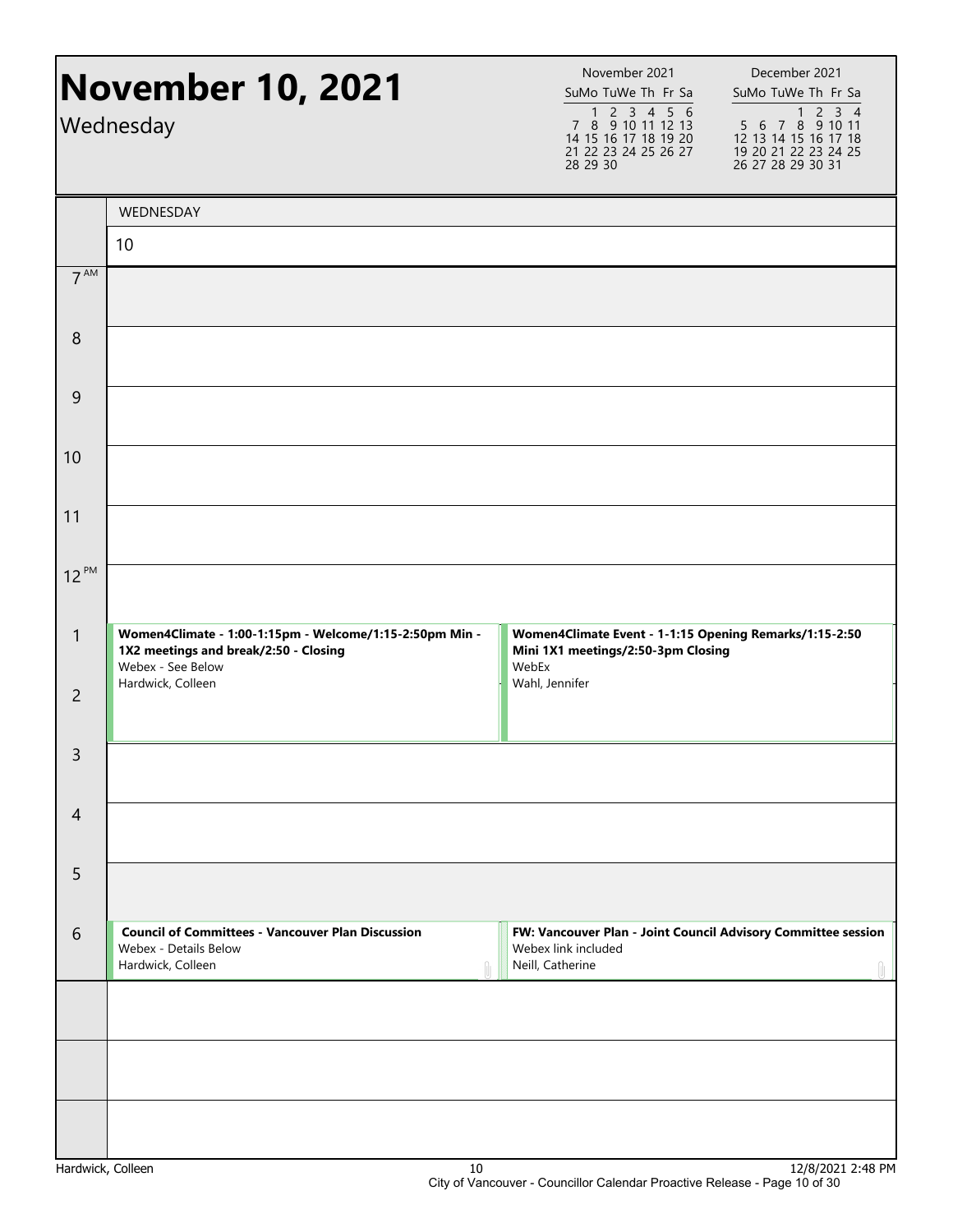| Thursday        | <b>November 11, 2021</b>                  | November 2021<br>SuMo TuWe Th Fr Sa<br>1 2 3 4 5 6<br>7 8 9 10 11 12 13<br>14 15 16 17 18 19 20<br>21 22 23 24 25 26 27<br>28 29 30 | December 2021<br>SuMo TuWe Th Fr Sa<br>1 2 3 4<br>5 6 7 8 9 10 11<br>12 13 14 15 16 17 18<br>19 20 21 22 23 24 25<br>26 27 28 29 30 31 |
|-----------------|-------------------------------------------|-------------------------------------------------------------------------------------------------------------------------------------|----------------------------------------------------------------------------------------------------------------------------------------|
|                 | THURSDAY                                  |                                                                                                                                     |                                                                                                                                        |
|                 | 11                                        |                                                                                                                                     |                                                                                                                                        |
| $7^{\text{AM}}$ | STAT: Remembrance Day - Hardwick, Colleen |                                                                                                                                     |                                                                                                                                        |
|                 |                                           |                                                                                                                                     |                                                                                                                                        |
| 8               |                                           |                                                                                                                                     |                                                                                                                                        |
| $\overline{9}$  |                                           |                                                                                                                                     |                                                                                                                                        |
| 10              |                                           |                                                                                                                                     |                                                                                                                                        |
| 11              |                                           |                                                                                                                                     |                                                                                                                                        |
| $12^{PM}$       |                                           |                                                                                                                                     |                                                                                                                                        |
| $\mathbf{1}$    |                                           |                                                                                                                                     |                                                                                                                                        |
| $\overline{2}$  |                                           |                                                                                                                                     |                                                                                                                                        |
| 3               |                                           |                                                                                                                                     |                                                                                                                                        |
| $\overline{4}$  |                                           |                                                                                                                                     |                                                                                                                                        |
| 5               |                                           |                                                                                                                                     |                                                                                                                                        |
| $\sqrt{6}$      |                                           |                                                                                                                                     |                                                                                                                                        |
|                 |                                           |                                                                                                                                     |                                                                                                                                        |
|                 |                                           |                                                                                                                                     |                                                                                                                                        |
|                 |                                           |                                                                                                                                     |                                                                                                                                        |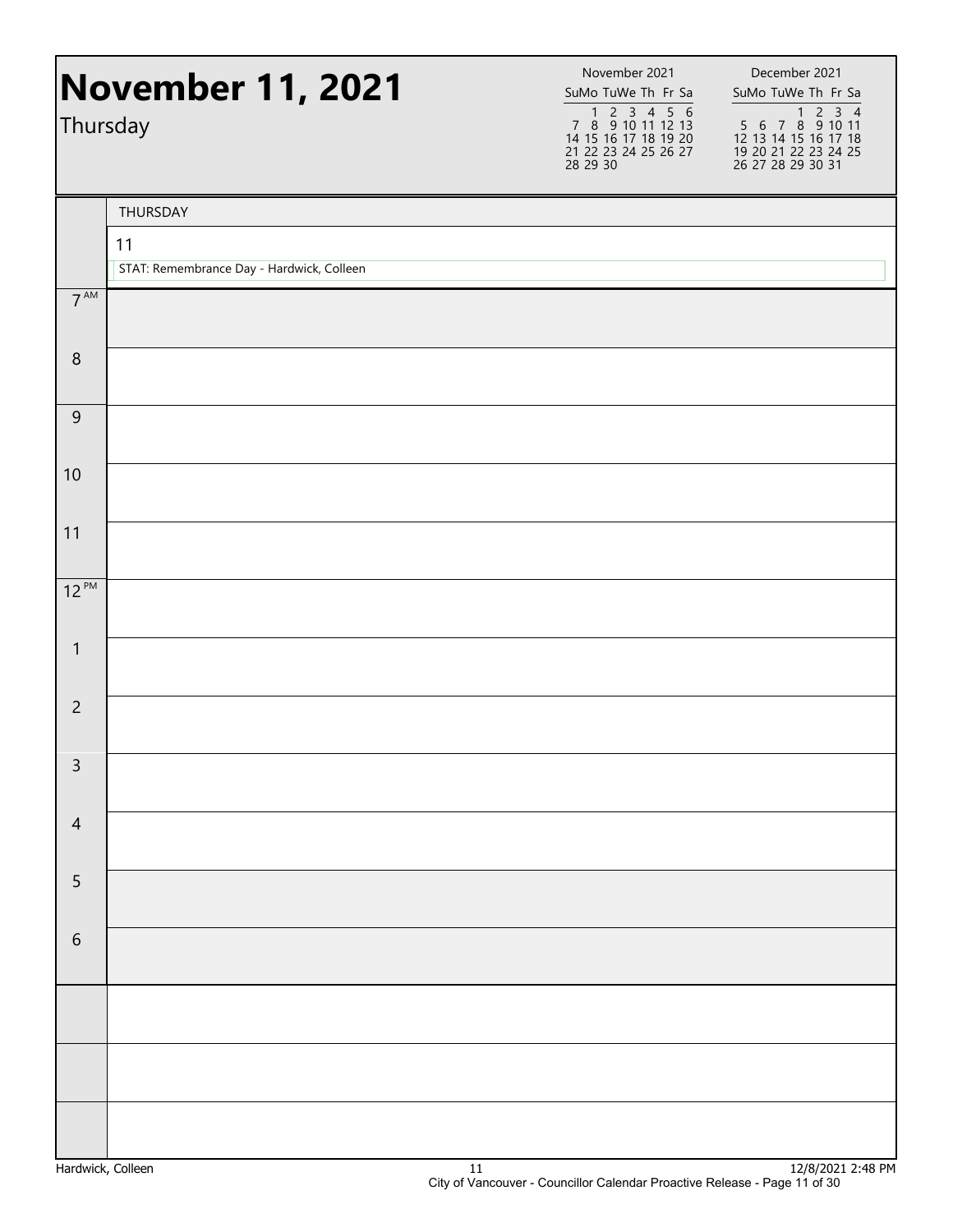| Friday          | <b>November 12, 2021</b> | November 2021<br>SuMo TuWe Th Fr Sa<br>1 2 3 4 5 6<br>7 8 9 10 11 12 13<br>14 15 16 17 18 19 20<br>21 22 23 24 25 26 27<br>28 29 30 | December 2021<br>SuMo TuWe Th Fr Sa |
|-----------------|--------------------------|-------------------------------------------------------------------------------------------------------------------------------------|-------------------------------------|
|                 | <b>FRIDAY</b>            |                                                                                                                                     |                                     |
|                 | 12                       |                                                                                                                                     |                                     |
|                 | Keep Free                |                                                                                                                                     |                                     |
| $7^{\text{AM}}$ |                          |                                                                                                                                     |                                     |
| $\, 8$          |                          |                                                                                                                                     |                                     |
| $\overline{9}$  |                          |                                                                                                                                     |                                     |
| 10              |                          |                                                                                                                                     |                                     |
| 11              |                          |                                                                                                                                     |                                     |
| $12^{PM}$       |                          |                                                                                                                                     |                                     |
| 1               |                          |                                                                                                                                     |                                     |
| $\overline{2}$  |                          |                                                                                                                                     |                                     |
| 3               |                          |                                                                                                                                     |                                     |
| $\overline{4}$  |                          |                                                                                                                                     |                                     |
| 5               |                          |                                                                                                                                     |                                     |
| 6               |                          |                                                                                                                                     |                                     |
|                 |                          |                                                                                                                                     |                                     |
|                 |                          |                                                                                                                                     |                                     |
|                 |                          |                                                                                                                                     |                                     |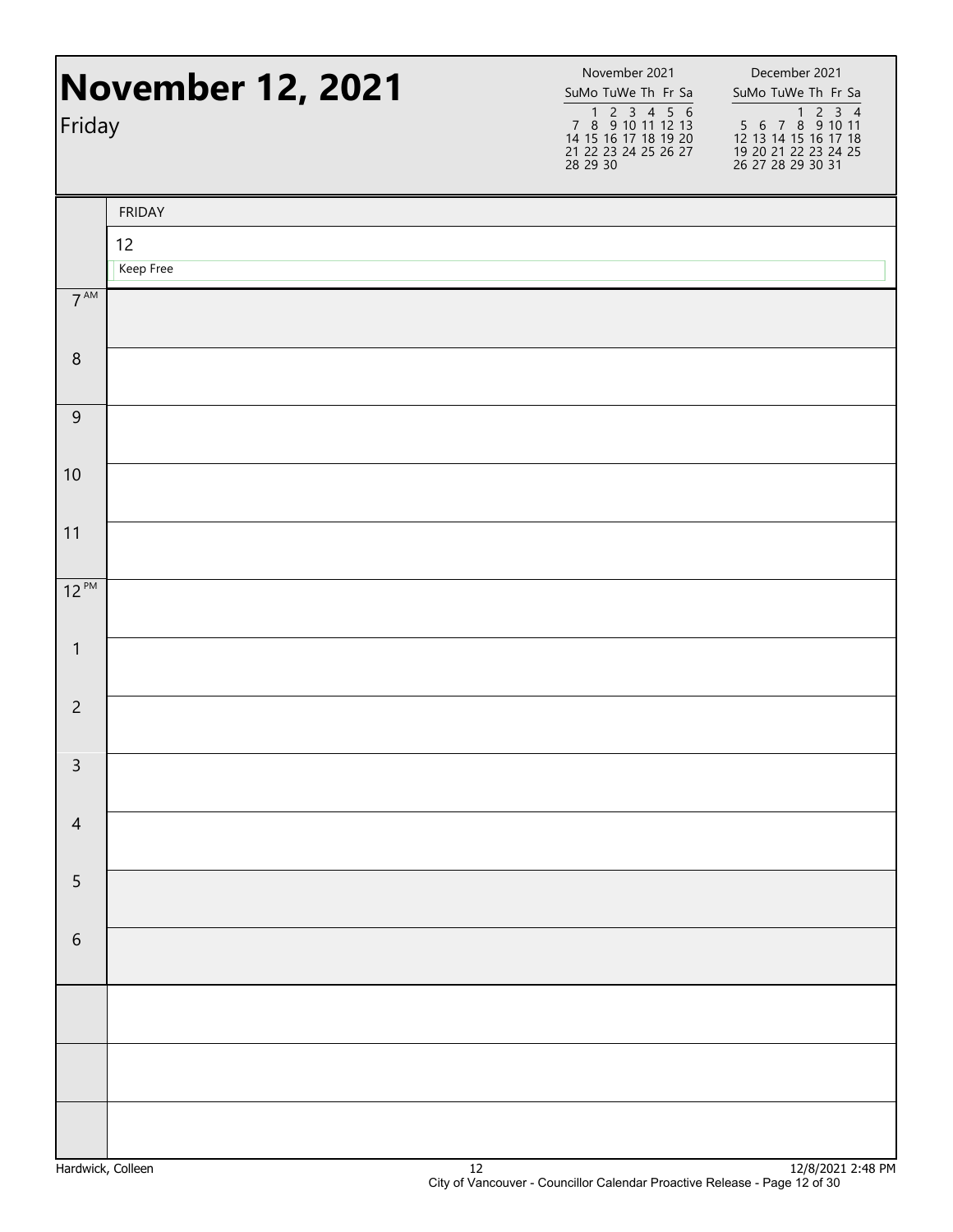| Saturday         | <b>November 13, 2021</b> | November 2021<br>SuMo TuWe Th Fr Sa<br>1 2 3 4 5 6<br>7 8 9 10 11 12 13<br>14 15 16 17 18 19 20<br>21 22 23 24 25 26 27<br>28 29 30 | December 2021<br>SuMo TuWe Th Fr Sa<br>1 2 3 4<br>5 6 7 8 9 10 11<br>12 13 14 15 16 17 18<br>19 20 21 22 23 24 25<br>26 27 28 29 30 31 |  |
|------------------|--------------------------|-------------------------------------------------------------------------------------------------------------------------------------|----------------------------------------------------------------------------------------------------------------------------------------|--|
|                  | SATURDAY                 |                                                                                                                                     |                                                                                                                                        |  |
|                  | 13                       |                                                                                                                                     |                                                                                                                                        |  |
| 7 <sup>AM</sup>  |                          |                                                                                                                                     |                                                                                                                                        |  |
| $\,8\,$          |                          |                                                                                                                                     |                                                                                                                                        |  |
| $\boldsymbol{9}$ |                          |                                                                                                                                     |                                                                                                                                        |  |
| 10               |                          |                                                                                                                                     |                                                                                                                                        |  |
| 11               |                          |                                                                                                                                     |                                                                                                                                        |  |
| $12^{PM}$        |                          |                                                                                                                                     |                                                                                                                                        |  |
| $\mathbf{1}$     |                          |                                                                                                                                     |                                                                                                                                        |  |
| $\overline{2}$   |                          |                                                                                                                                     |                                                                                                                                        |  |
| $\mathbf{R}$     |                          |                                                                                                                                     |                                                                                                                                        |  |
| $\overline{4}$   |                          |                                                                                                                                     |                                                                                                                                        |  |
| 5                |                          |                                                                                                                                     |                                                                                                                                        |  |
| $\,$ 6 $\,$      |                          |                                                                                                                                     |                                                                                                                                        |  |
|                  |                          |                                                                                                                                     |                                                                                                                                        |  |
|                  |                          |                                                                                                                                     |                                                                                                                                        |  |
|                  |                          |                                                                                                                                     |                                                                                                                                        |  |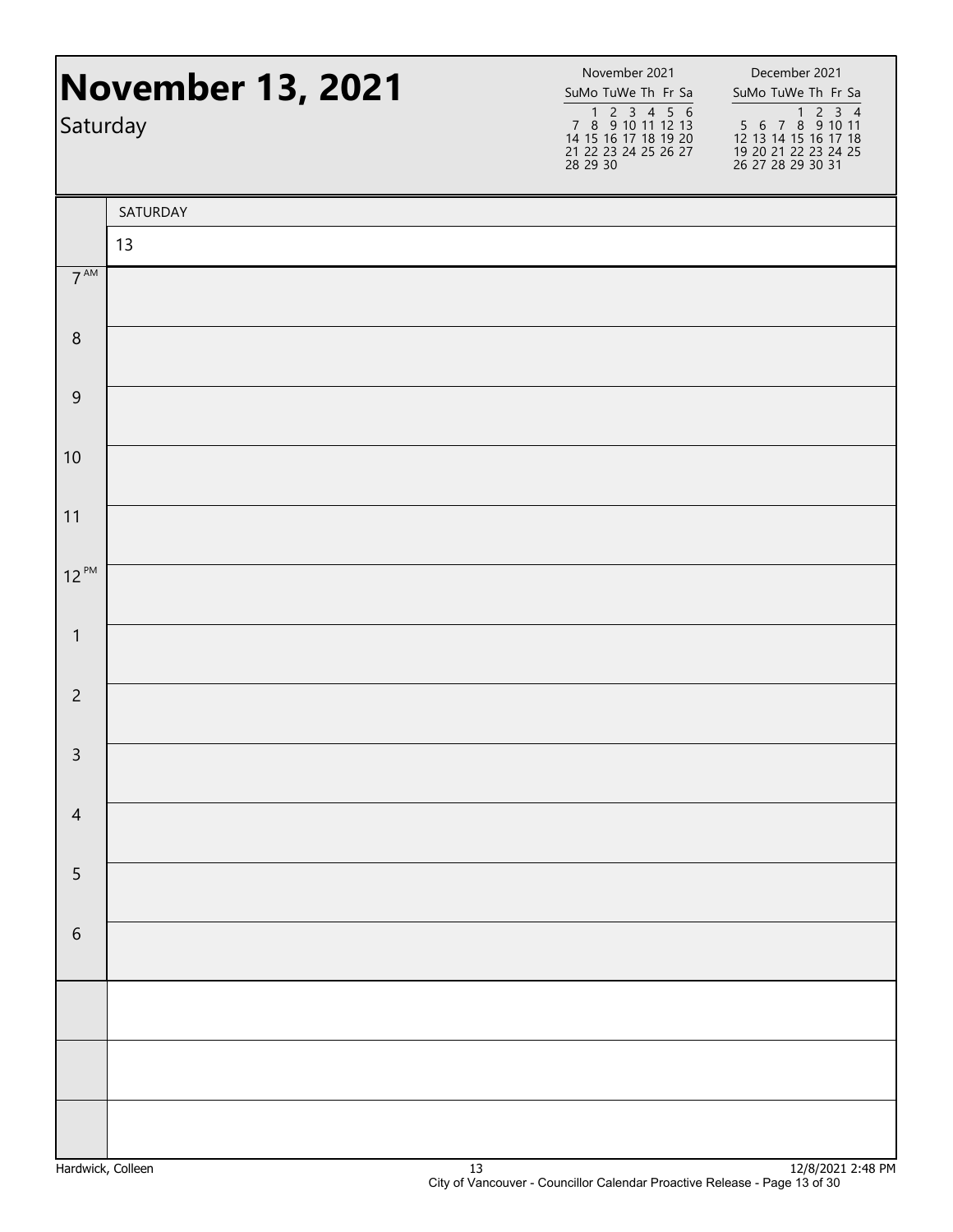| Sunday          | <b>November 14, 2021</b> | November 2021<br>SuMo TuWe Th Fr Sa<br>1 2 3 4 5 6<br>7 8 9 10 11 12 13<br>14 15 16 17 18 19 20<br>21 22 23 24 25 26 27<br>28 29 30 | December 2021<br>SuMo TuWe Th Fr Sa |  |
|-----------------|--------------------------|-------------------------------------------------------------------------------------------------------------------------------------|-------------------------------------|--|
|                 | SUNDAY                   |                                                                                                                                     |                                     |  |
|                 | 14                       |                                                                                                                                     |                                     |  |
| $7^{\text{AM}}$ |                          |                                                                                                                                     |                                     |  |
| $\, 8$          |                          |                                                                                                                                     |                                     |  |
| 9               |                          |                                                                                                                                     |                                     |  |
| 10              |                          |                                                                                                                                     |                                     |  |
| 11              |                          |                                                                                                                                     |                                     |  |
| $12^{PM}$       |                          |                                                                                                                                     |                                     |  |
| $\mathbf{1}$    |                          |                                                                                                                                     |                                     |  |
| $\overline{c}$  |                          |                                                                                                                                     |                                     |  |
| $\overline{3}$  |                          |                                                                                                                                     |                                     |  |
| $\overline{4}$  |                          |                                                                                                                                     |                                     |  |
| 5               |                          |                                                                                                                                     |                                     |  |
| $\,$ 6 $\,$     |                          |                                                                                                                                     |                                     |  |
|                 |                          |                                                                                                                                     |                                     |  |
|                 |                          |                                                                                                                                     |                                     |  |
|                 |                          |                                                                                                                                     |                                     |  |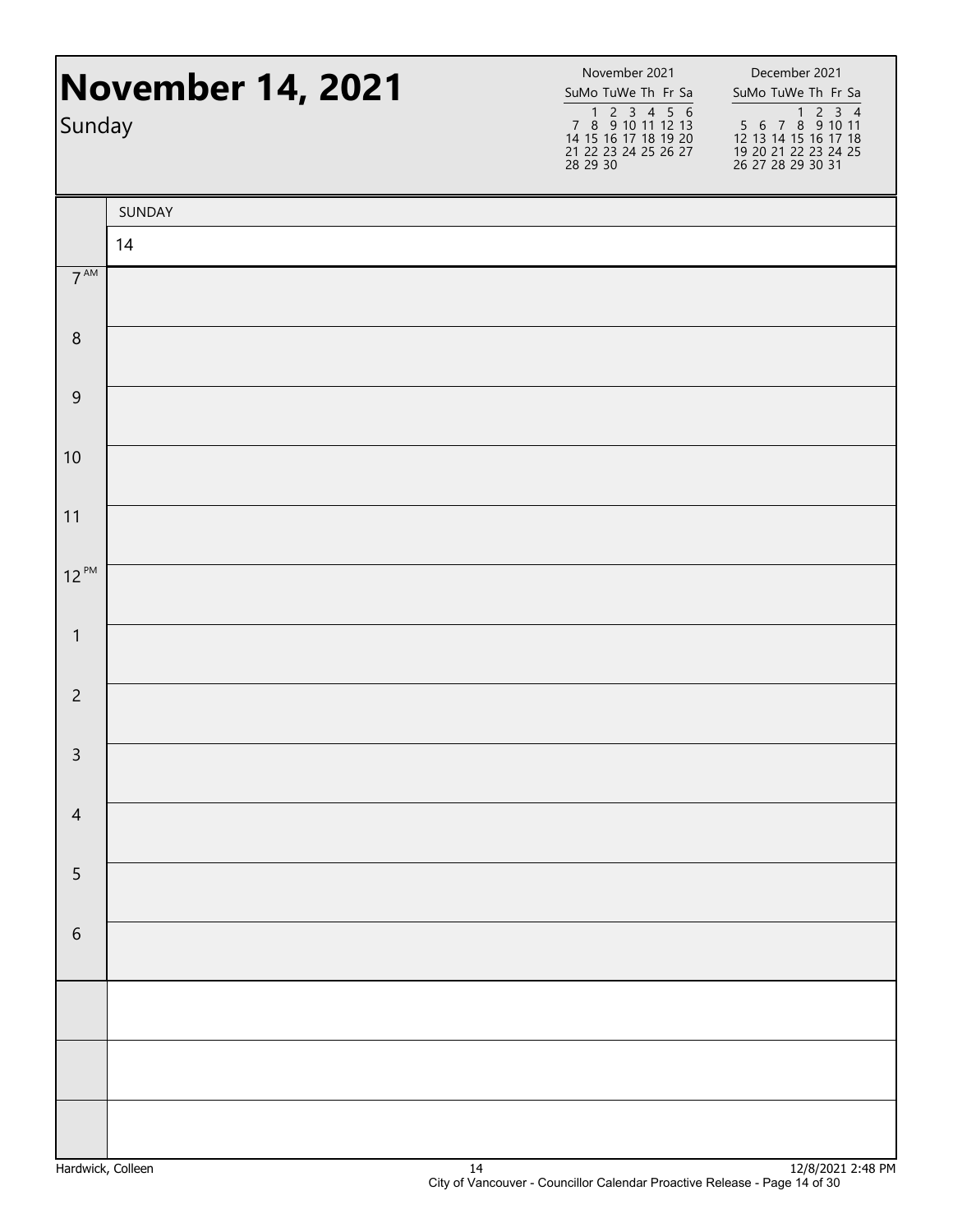| Monday          | <b>November 15, 2021</b>                                                                                         |                                                                                               | November 2021<br>SuMo TuWe Th Fr Sa<br>1 2 3 4 5 6<br>7 8 9 10 11 12 13<br>14 15 16 17 18 19 20<br>21 22 23 24 25 26 27<br>28 29 30 |                                   | December 2021<br>SuMo TuWe Th Fr Sa<br>5 6 7 8 9 10 11<br>12 13 14 15 16 17 18<br>19 20 21 22 23 24 25<br>26 27 28 29 30 31 | $1 2 3 4$ |
|-----------------|------------------------------------------------------------------------------------------------------------------|-----------------------------------------------------------------------------------------------|-------------------------------------------------------------------------------------------------------------------------------------|-----------------------------------|-----------------------------------------------------------------------------------------------------------------------------|-----------|
|                 | <b>MONDAY</b>                                                                                                    |                                                                                               |                                                                                                                                     |                                   |                                                                                                                             |           |
|                 | 15                                                                                                               |                                                                                               |                                                                                                                                     |                                   |                                                                                                                             |           |
|                 | Submit Draft Motion for Staff Feedback by 5pm for Dec 7 Council (See Form Below) - Councillor's Meeting Calendar |                                                                                               |                                                                                                                                     |                                   |                                                                                                                             |           |
| 7 <sup>AM</sup> |                                                                                                                  |                                                                                               |                                                                                                                                     |                                   |                                                                                                                             |           |
| 8               |                                                                                                                  |                                                                                               |                                                                                                                                     |                                   |                                                                                                                             |           |
| 9               | [EXT] Updated invitation: PlaceSpeak<br>Team-wide scrum @ Weekly from 9am to<br>Colleen Hardwick<br>$\bigodot$   | [EXT] Updated invitation: Team-wide<br>scrum @ Weekly from 9am to 10am on<br>Colleen Hardwick | ↔                                                                                                                                   | s.22(1)<br>Colleen Hardwick       | Invitation: Team-wide scrum @ Weekly fro<br>or SKYPE                                                                        |           |
| 10              |                                                                                                                  |                                                                                               |                                                                                                                                     |                                   |                                                                                                                             | $\odot$ a |
| 11              |                                                                                                                  |                                                                                               |                                                                                                                                     |                                   |                                                                                                                             |           |
| 12 PM           |                                                                                                                  |                                                                                               |                                                                                                                                     |                                   |                                                                                                                             |           |
| $\mathbf{1}$    | <b>Staff/Council Briefing</b><br>Cascadia Room (formerly Committee Room 1<br><b>CC Meeting Requests</b><br>♦     | Staff/Council Briefing - 1:00 to 2:30 pm - I<br>Webex - See Below<br>Hardwick, Colleen        |                                                                                                                                     | Webex invite<br>Hildebrandt, Tina | Staff/Council Briefing - November 15, 202                                                                                   |           |
| $\overline{2}$  |                                                                                                                  |                                                                                               |                                                                                                                                     |                                   |                                                                                                                             |           |
| 3               |                                                                                                                  |                                                                                               |                                                                                                                                     |                                   |                                                                                                                             |           |
| 4               |                                                                                                                  |                                                                                               |                                                                                                                                     |                                   |                                                                                                                             |           |
| 5               |                                                                                                                  |                                                                                               |                                                                                                                                     |                                   |                                                                                                                             |           |
| 6               |                                                                                                                  |                                                                                               |                                                                                                                                     |                                   |                                                                                                                             |           |
|                 |                                                                                                                  |                                                                                               |                                                                                                                                     |                                   |                                                                                                                             |           |
|                 |                                                                                                                  |                                                                                               |                                                                                                                                     |                                   |                                                                                                                             |           |
|                 |                                                                                                                  |                                                                                               |                                                                                                                                     |                                   |                                                                                                                             |           |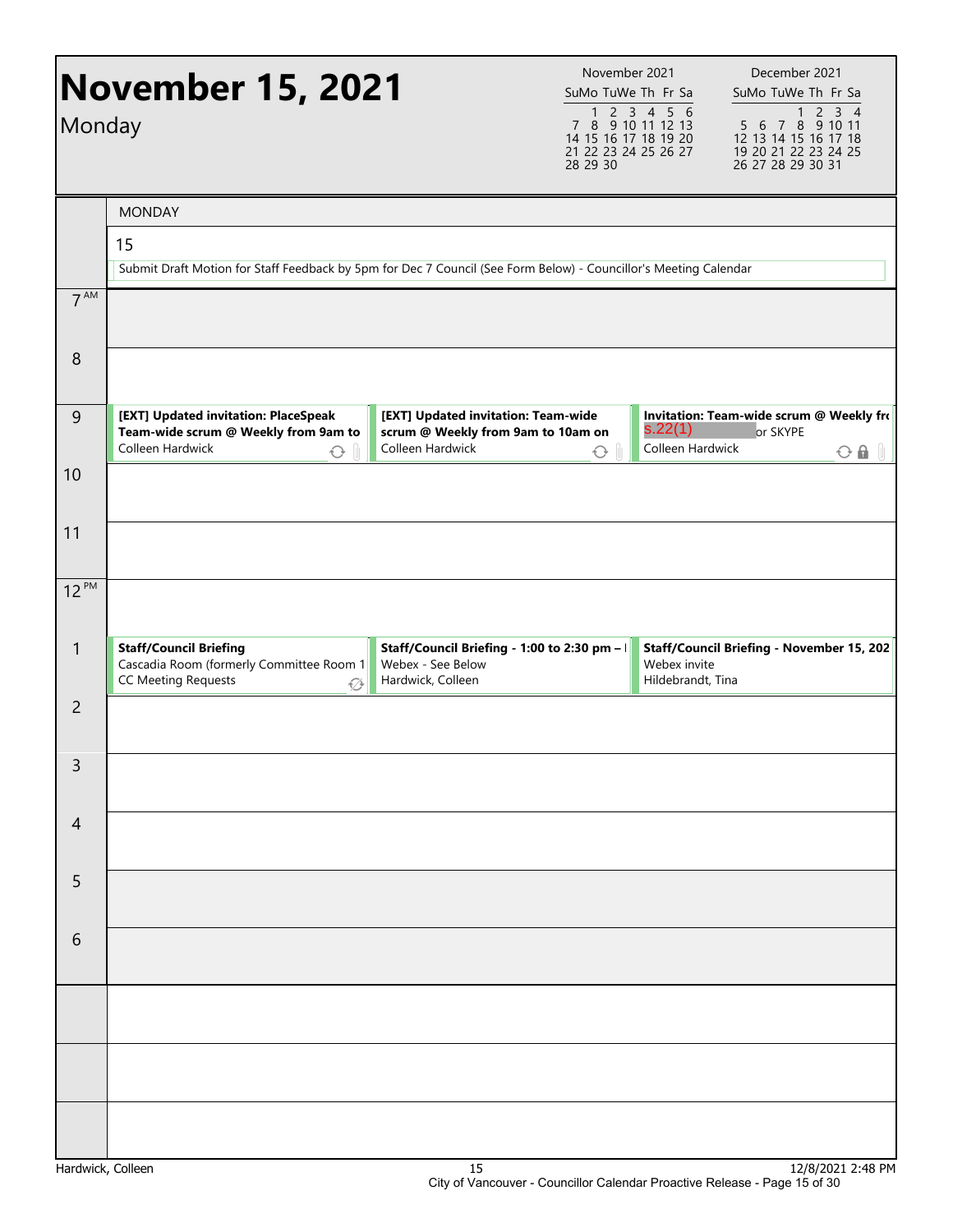| Tuesday         | November 16, 2021                           |                                        | November 2021<br>SuMo TuWe Th Fr Sa<br>1 2 3 4 5 6<br>7 8 9 10 11 12 13<br>14 15 16 17 18 19 20 | December 2021<br>SuMo TuWe Th Fr Sa<br>$\begin{array}{@{}c@{\hspace{1em}}c@{\hspace{1em}}c@{\hspace{1em}}c@{\hspace{1em}}c@{\hspace{1em}}c@{\hspace{1em}}c@{\hspace{1em}}c@{\hspace{1em}}c@{\hspace{1em}}c@{\hspace{1em}}c@{\hspace{1em}}c@{\hspace{1em}}c@{\hspace{1em}}c@{\hspace{1em}}c@{\hspace{1em}}c@{\hspace{1em}}c@{\hspace{1em}}c@{\hspace{1em}}c@{\hspace{1em}}c@{\hspace{1em}}c@{\hspace{1em}}c@{\hspace{1em}}c@{\hspace{1em}}c@{\hspace{$<br>12 13 14 15 16 17 18 |
|-----------------|---------------------------------------------|----------------------------------------|-------------------------------------------------------------------------------------------------|-------------------------------------------------------------------------------------------------------------------------------------------------------------------------------------------------------------------------------------------------------------------------------------------------------------------------------------------------------------------------------------------------------------------------------------------------------------------------------|
|                 |                                             |                                        | 21 22 23 24 25 26 27<br>28 29 30                                                                | 19 20 21 22 23 24 25<br>26 27 28 29 30 31                                                                                                                                                                                                                                                                                                                                                                                                                                     |
|                 | TUESDAY                                     |                                        |                                                                                                 |                                                                                                                                                                                                                                                                                                                                                                                                                                                                               |
|                 | 16                                          |                                        |                                                                                                 |                                                                                                                                                                                                                                                                                                                                                                                                                                                                               |
| 7 <sup>AM</sup> |                                             |                                        |                                                                                                 |                                                                                                                                                                                                                                                                                                                                                                                                                                                                               |
|                 |                                             |                                        |                                                                                                 |                                                                                                                                                                                                                                                                                                                                                                                                                                                                               |
| $8\phantom{1}$  |                                             |                                        |                                                                                                 |                                                                                                                                                                                                                                                                                                                                                                                                                                                                               |
| $\overline{9}$  |                                             |                                        |                                                                                                 |                                                                                                                                                                                                                                                                                                                                                                                                                                                                               |
|                 | Council - November 16, 2021<br>Webex Online | Council                                |                                                                                                 |                                                                                                                                                                                                                                                                                                                                                                                                                                                                               |
| 10              | Burke, Teresita                             | Webex - See Below<br>Hardwick, Colleen |                                                                                                 |                                                                                                                                                                                                                                                                                                                                                                                                                                                                               |
| 11              |                                             |                                        |                                                                                                 |                                                                                                                                                                                                                                                                                                                                                                                                                                                                               |
|                 |                                             |                                        |                                                                                                 |                                                                                                                                                                                                                                                                                                                                                                                                                                                                               |
| $12^{PM}$       |                                             |                                        |                                                                                                 |                                                                                                                                                                                                                                                                                                                                                                                                                                                                               |
|                 |                                             |                                        |                                                                                                 |                                                                                                                                                                                                                                                                                                                                                                                                                                                                               |
| $\mathbf{1}$    |                                             |                                        | In Camera meeting -<br><b>November 16, 2021</b>                                                 |                                                                                                                                                                                                                                                                                                                                                                                                                                                                               |
|                 |                                             |                                        | WebEx Online<br>Hardwick, Colleen                                                               | In Camera meeting -<br><b>November 16, 2021</b>                                                                                                                                                                                                                                                                                                                                                                                                                               |
| $\overline{2}$  |                                             |                                        |                                                                                                 | WebEx Online<br>Swanston, Denise                                                                                                                                                                                                                                                                                                                                                                                                                                              |
|                 |                                             |                                        |                                                                                                 |                                                                                                                                                                                                                                                                                                                                                                                                                                                                               |
| $\mathsf 3$     |                                             |                                        |                                                                                                 |                                                                                                                                                                                                                                                                                                                                                                                                                                                                               |
| $\overline{4}$  |                                             |                                        |                                                                                                 |                                                                                                                                                                                                                                                                                                                                                                                                                                                                               |
|                 |                                             |                                        |                                                                                                 |                                                                                                                                                                                                                                                                                                                                                                                                                                                                               |
| 5               |                                             |                                        |                                                                                                 |                                                                                                                                                                                                                                                                                                                                                                                                                                                                               |
|                 | <b>Public Hearing</b><br>Hybrid             |                                        |                                                                                                 |                                                                                                                                                                                                                                                                                                                                                                                                                                                                               |
| 6               | Yim, David                                  |                                        | <b>Public Hearing</b><br>Webex - See Below<br>Hardwick, Colleen                                 |                                                                                                                                                                                                                                                                                                                                                                                                                                                                               |
|                 |                                             |                                        |                                                                                                 |                                                                                                                                                                                                                                                                                                                                                                                                                                                                               |
|                 |                                             |                                        |                                                                                                 |                                                                                                                                                                                                                                                                                                                                                                                                                                                                               |
|                 |                                             |                                        |                                                                                                 |                                                                                                                                                                                                                                                                                                                                                                                                                                                                               |
|                 |                                             |                                        |                                                                                                 |                                                                                                                                                                                                                                                                                                                                                                                                                                                                               |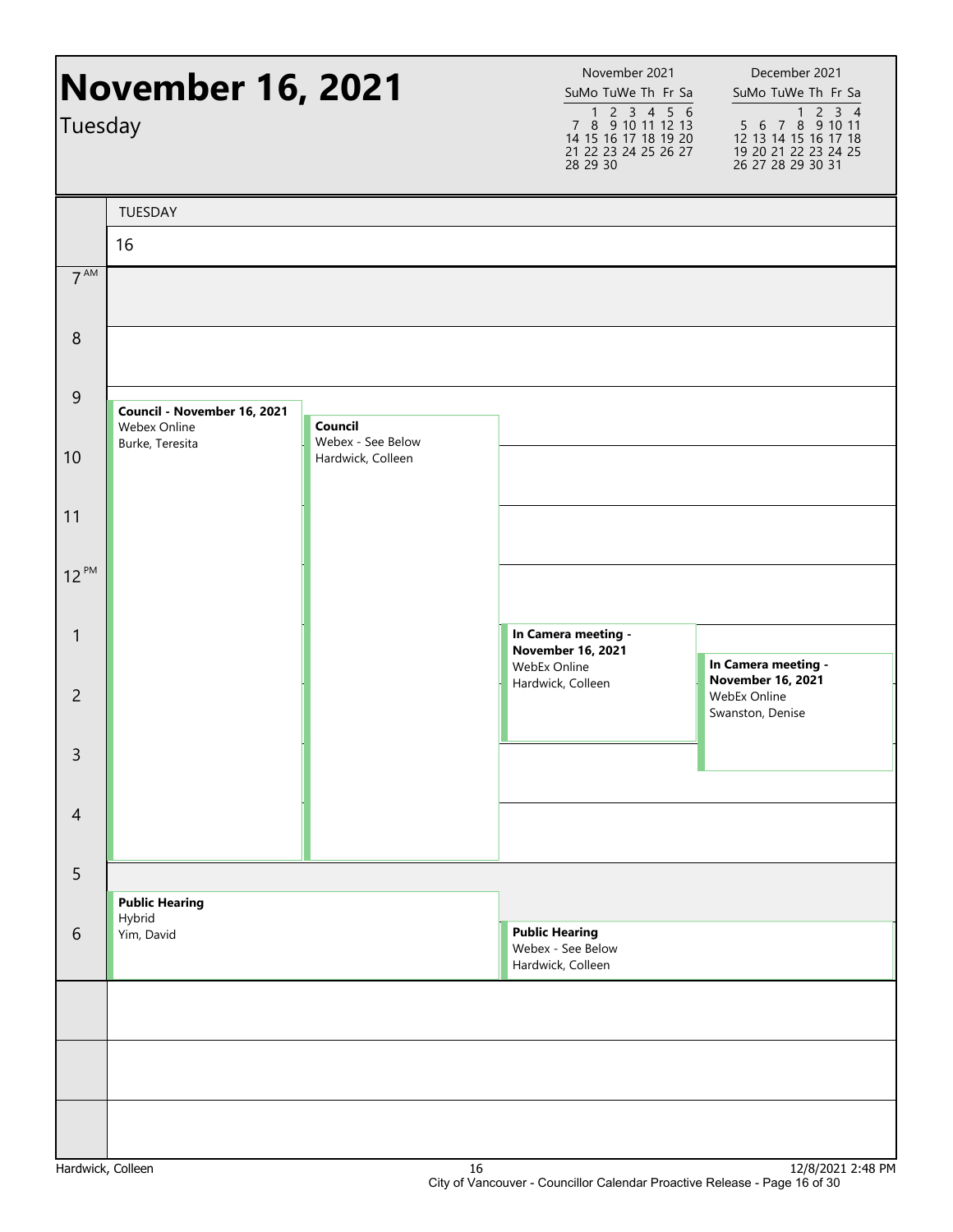|                 | <b>November 17, 2021</b><br>Wednesday                                                                                  |                                                                        | November 2021<br>SuMo TuWe Th Fr Sa<br>1 2 3 4 5 6<br>7 8 9 10 11 12 13<br>14 15 16 17 18 19 20<br>21 22 23 24 25 26 27<br>28 29 30 | December 2021<br>SuMo TuWe Th Fr Sa<br>1 2 3 4<br>5 6 7 8 9 10 11<br>12 13 14 15 16 17 18<br>19 20 21 22 23 24 25<br>26 27 28 29 30 31 |
|-----------------|------------------------------------------------------------------------------------------------------------------------|------------------------------------------------------------------------|-------------------------------------------------------------------------------------------------------------------------------------|----------------------------------------------------------------------------------------------------------------------------------------|
|                 | WEDNESDAY                                                                                                              |                                                                        |                                                                                                                                     |                                                                                                                                        |
|                 | 17                                                                                                                     |                                                                        |                                                                                                                                     |                                                                                                                                        |
| 7 <sup>AM</sup> |                                                                                                                        |                                                                        |                                                                                                                                     |                                                                                                                                        |
| $\,8\,$         |                                                                                                                        |                                                                        |                                                                                                                                     |                                                                                                                                        |
| 9               | <b>Standing Committee on Policy and</b><br><b>Strategic Priorities - November 17, 2021</b><br>WebEx Online/City Hall   | <b>Standing Committee on Policy and</b><br><b>Strategic Priorities</b> |                                                                                                                                     |                                                                                                                                        |
| 10              | Fukushima, Brian                                                                                                       | Webex - See Below<br>Hardwick, Colleen                                 |                                                                                                                                     |                                                                                                                                        |
| 11              |                                                                                                                        |                                                                        |                                                                                                                                     |                                                                                                                                        |
| $12^{PM}$       |                                                                                                                        |                                                                        |                                                                                                                                     |                                                                                                                                        |
| $\mathbf{1}$    |                                                                                                                        |                                                                        |                                                                                                                                     |                                                                                                                                        |
| $\overline{2}$  |                                                                                                                        |                                                                        |                                                                                                                                     |                                                                                                                                        |
| 3               |                                                                                                                        |                                                                        |                                                                                                                                     |                                                                                                                                        |
| $\overline{4}$  |                                                                                                                        |                                                                        |                                                                                                                                     |                                                                                                                                        |
| 5               |                                                                                                                        |                                                                        |                                                                                                                                     |                                                                                                                                        |
| 6               |                                                                                                                        |                                                                        |                                                                                                                                     |                                                                                                                                        |
|                 | 7:00pm - 7:30pm REMINDER: Quotes for Info Bulletin (submit to Marie by 10am on Thursday)(maria.pontikis@@vancouver.ca) |                                                                        |                                                                                                                                     |                                                                                                                                        |
|                 |                                                                                                                        |                                                                        |                                                                                                                                     |                                                                                                                                        |
|                 |                                                                                                                        |                                                                        |                                                                                                                                     |                                                                                                                                        |
|                 |                                                                                                                        |                                                                        |                                                                                                                                     |                                                                                                                                        |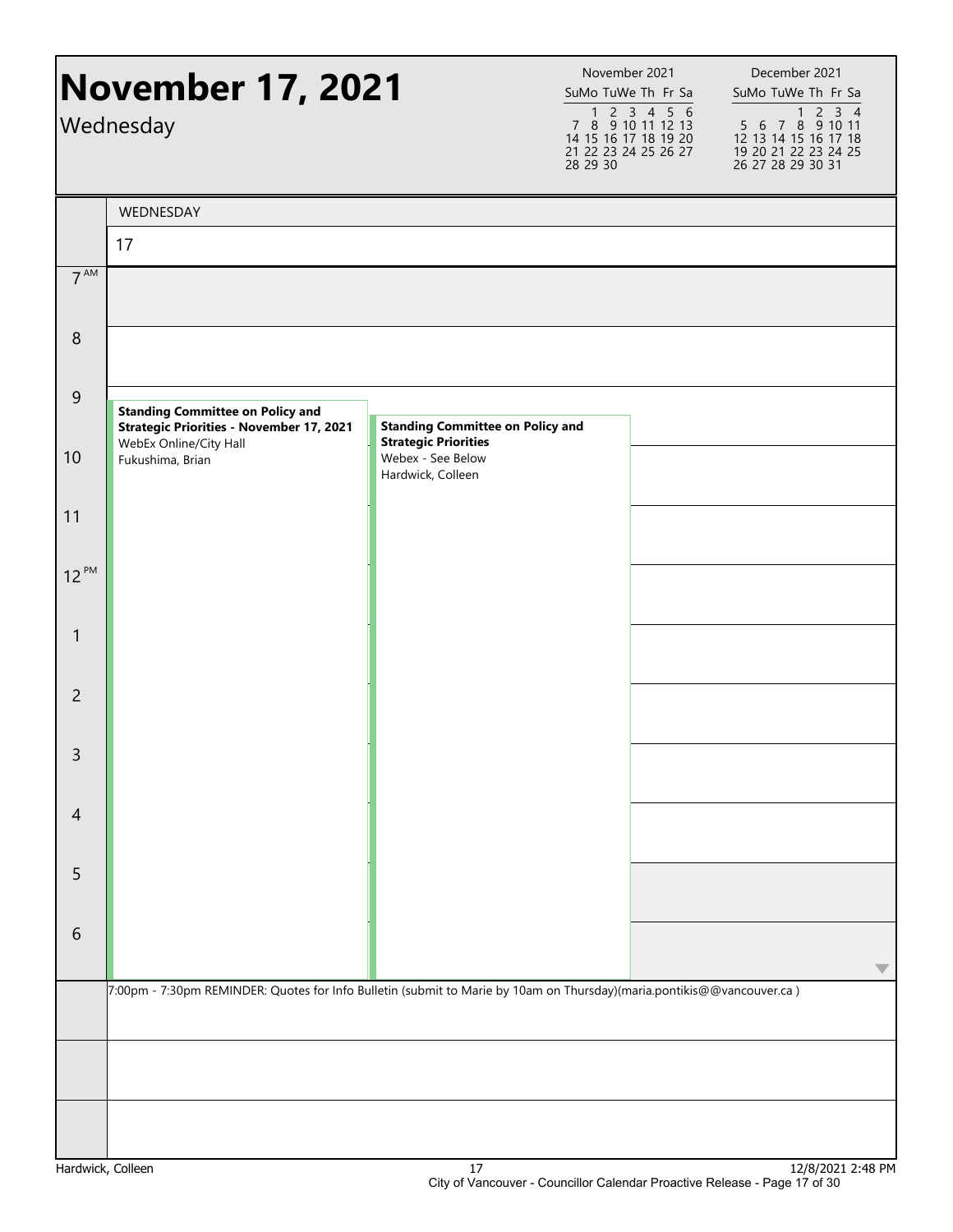| Thursday        | <b>November 18, 2021</b>                                      | November 2021<br>SuMo TuWe Th Fr Sa<br>1 2 3 4 5 6<br>7 8 9 10 11 12 13<br>14 15 16 17 18 19 20<br>21 22 23 24 25 26 27<br>28 29 30 | December 2021<br>SuMo TuWe Th Fr Sa<br>$\begin{array}{@{}c@{\hspace{1em}}c@{\hspace{1em}}c@{\hspace{1em}}c@{\hspace{1em}}c@{\hspace{1em}}c@{\hspace{1em}}c@{\hspace{1em}}c@{\hspace{1em}}c@{\hspace{1em}}c@{\hspace{1em}}c@{\hspace{1em}}c@{\hspace{1em}}c@{\hspace{1em}}c@{\hspace{1em}}c@{\hspace{1em}}c@{\hspace{1em}}c@{\hspace{1em}}c@{\hspace{1em}}c@{\hspace{1em}}c@{\hspace{1em}}c@{\hspace{1em}}c@{\hspace{1em}}c@{\hspace{1em}}c@{\hspace{$<br>12 13 14 15 16 17 18<br>19 20 21 22 23 24 25<br>26 27 28 29 30 31 |
|-----------------|---------------------------------------------------------------|-------------------------------------------------------------------------------------------------------------------------------------|----------------------------------------------------------------------------------------------------------------------------------------------------------------------------------------------------------------------------------------------------------------------------------------------------------------------------------------------------------------------------------------------------------------------------------------------------------------------------------------------------------------------------|
|                 | THURSDAY                                                      |                                                                                                                                     |                                                                                                                                                                                                                                                                                                                                                                                                                                                                                                                            |
|                 | 18                                                            |                                                                                                                                     |                                                                                                                                                                                                                                                                                                                                                                                                                                                                                                                            |
|                 | s.22(1)<br>Hardwick, Colleen                                  |                                                                                                                                     |                                                                                                                                                                                                                                                                                                                                                                                                                                                                                                                            |
| 7 <sup>AM</sup> |                                                               |                                                                                                                                     |                                                                                                                                                                                                                                                                                                                                                                                                                                                                                                                            |
| $\,8\,$         |                                                               |                                                                                                                                     |                                                                                                                                                                                                                                                                                                                                                                                                                                                                                                                            |
| $\overline{9}$  |                                                               |                                                                                                                                     |                                                                                                                                                                                                                                                                                                                                                                                                                                                                                                                            |
| 10              |                                                               |                                                                                                                                     |                                                                                                                                                                                                                                                                                                                                                                                                                                                                                                                            |
| 11              |                                                               |                                                                                                                                     |                                                                                                                                                                                                                                                                                                                                                                                                                                                                                                                            |
| $12^{PM}$       |                                                               |                                                                                                                                     |                                                                                                                                                                                                                                                                                                                                                                                                                                                                                                                            |
| $\mathbf{1}$    |                                                               |                                                                                                                                     |                                                                                                                                                                                                                                                                                                                                                                                                                                                                                                                            |
| $\overline{2}$  |                                                               |                                                                                                                                     |                                                                                                                                                                                                                                                                                                                                                                                                                                                                                                                            |
| $\overline{3}$  |                                                               |                                                                                                                                     |                                                                                                                                                                                                                                                                                                                                                                                                                                                                                                                            |
| $\overline{4}$  | Jubilee Fountain at Lost Lagoon<br>Webex<br>Hardwick, Colleen | Jubilee Fountain at Lost Lagoon<br>Webex<br>Hardwick, Colleen                                                                       |                                                                                                                                                                                                                                                                                                                                                                                                                                                                                                                            |
| 5               | <b>Public Hearing</b>                                         |                                                                                                                                     |                                                                                                                                                                                                                                                                                                                                                                                                                                                                                                                            |
| 6               | Hybrid<br>Yim, David                                          | <b>Public Hearing</b><br>Hybrid - Webex Info Below<br>Hardwick, Colleen                                                             |                                                                                                                                                                                                                                                                                                                                                                                                                                                                                                                            |
|                 |                                                               |                                                                                                                                     |                                                                                                                                                                                                                                                                                                                                                                                                                                                                                                                            |
|                 |                                                               |                                                                                                                                     |                                                                                                                                                                                                                                                                                                                                                                                                                                                                                                                            |
|                 |                                                               |                                                                                                                                     |                                                                                                                                                                                                                                                                                                                                                                                                                                                                                                                            |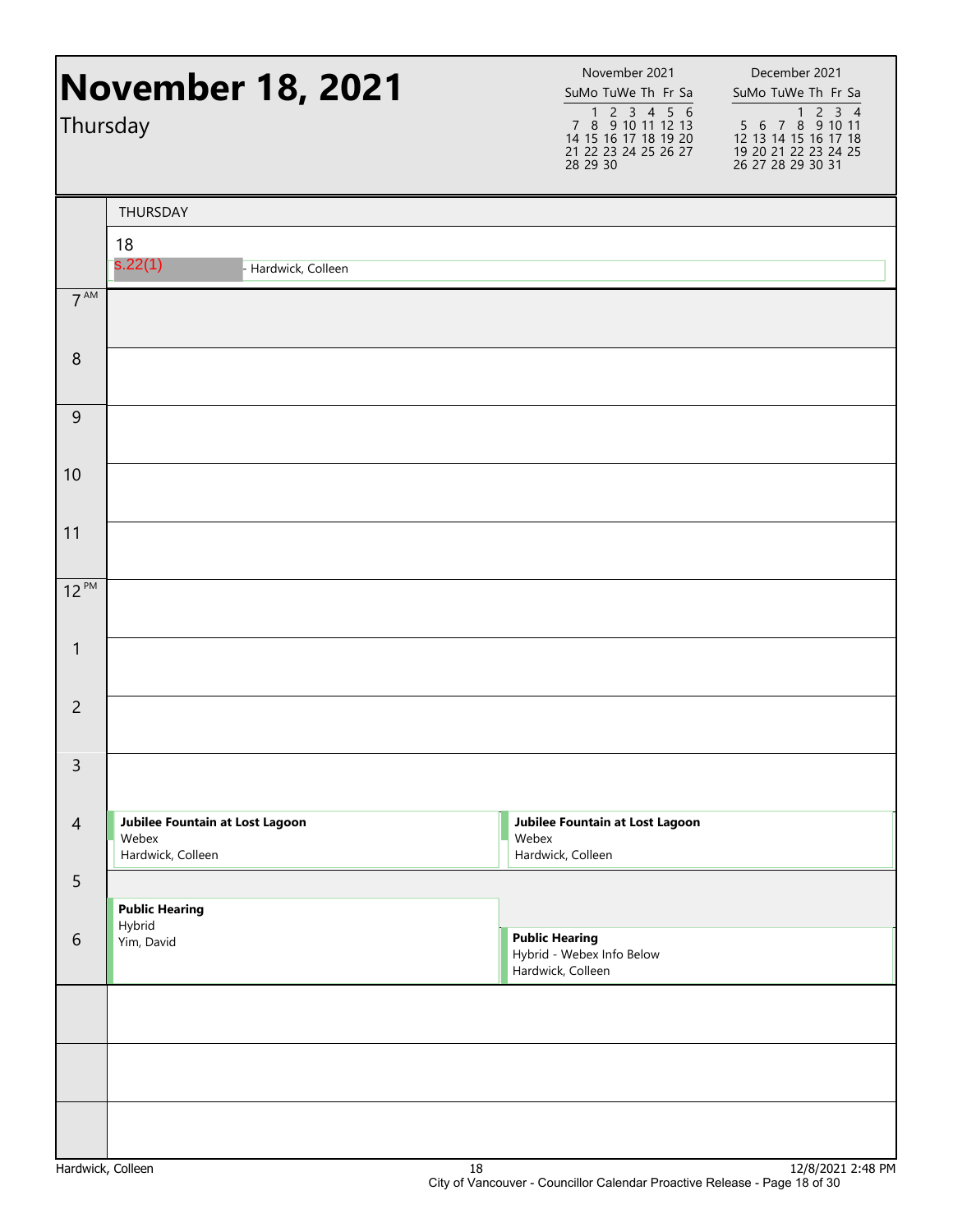| Friday           | November 19, 2021 | November 2021<br>SuMo TuWe Th Fr Sa<br>1 2 3 4 5 6<br>7 8 9 10 11 12 13<br>14 15 16 17 18 19 20<br>21 22 23 24 25 26 27<br>28 29 30 | December 2021<br>SuMo TuWe Th Fr Sa<br>$\begin{array}{@{}c@{\hspace{1em}}c@{\hspace{1em}}c@{\hspace{1em}}c@{\hspace{1em}}c@{\hspace{1em}}c@{\hspace{1em}}c@{\hspace{1em}}c@{\hspace{1em}}c@{\hspace{1em}}c@{\hspace{1em}}c@{\hspace{1em}}c@{\hspace{1em}}c@{\hspace{1em}}c@{\hspace{1em}}c@{\hspace{1em}}c@{\hspace{1em}}c@{\hspace{1em}}c@{\hspace{1em}}c@{\hspace{1em}}c@{\hspace{1em}}c@{\hspace{1em}}c@{\hspace{1em}}c@{\hspace{1em}}c@{\hspace{$<br>12 13 14 15 16 17 18<br>19 20 21 22 23 24 25<br>26 27 28 29 30 31 |  |  |
|------------------|-------------------|-------------------------------------------------------------------------------------------------------------------------------------|----------------------------------------------------------------------------------------------------------------------------------------------------------------------------------------------------------------------------------------------------------------------------------------------------------------------------------------------------------------------------------------------------------------------------------------------------------------------------------------------------------------------------|--|--|
|                  | <b>FRIDAY</b>     |                                                                                                                                     |                                                                                                                                                                                                                                                                                                                                                                                                                                                                                                                            |  |  |
|                  | 19                |                                                                                                                                     |                                                                                                                                                                                                                                                                                                                                                                                                                                                                                                                            |  |  |
| 7 <sup>AM</sup>  |                   |                                                                                                                                     |                                                                                                                                                                                                                                                                                                                                                                                                                                                                                                                            |  |  |
| $\boldsymbol{8}$ |                   |                                                                                                                                     |                                                                                                                                                                                                                                                                                                                                                                                                                                                                                                                            |  |  |
| 9                |                   |                                                                                                                                     |                                                                                                                                                                                                                                                                                                                                                                                                                                                                                                                            |  |  |
| 10               |                   |                                                                                                                                     |                                                                                                                                                                                                                                                                                                                                                                                                                                                                                                                            |  |  |
| 11               |                   |                                                                                                                                     |                                                                                                                                                                                                                                                                                                                                                                                                                                                                                                                            |  |  |
| $12^{PM}$        |                   |                                                                                                                                     |                                                                                                                                                                                                                                                                                                                                                                                                                                                                                                                            |  |  |
| $\mathbf{1}$     |                   |                                                                                                                                     |                                                                                                                                                                                                                                                                                                                                                                                                                                                                                                                            |  |  |
| $\overline{2}$   |                   |                                                                                                                                     |                                                                                                                                                                                                                                                                                                                                                                                                                                                                                                                            |  |  |
| $\overline{3}$   |                   |                                                                                                                                     |                                                                                                                                                                                                                                                                                                                                                                                                                                                                                                                            |  |  |
| $\overline{4}$   |                   |                                                                                                                                     |                                                                                                                                                                                                                                                                                                                                                                                                                                                                                                                            |  |  |
| 5                |                   |                                                                                                                                     |                                                                                                                                                                                                                                                                                                                                                                                                                                                                                                                            |  |  |
| $\,$ 6 $\,$      |                   |                                                                                                                                     |                                                                                                                                                                                                                                                                                                                                                                                                                                                                                                                            |  |  |
|                  |                   |                                                                                                                                     |                                                                                                                                                                                                                                                                                                                                                                                                                                                                                                                            |  |  |
|                  |                   |                                                                                                                                     |                                                                                                                                                                                                                                                                                                                                                                                                                                                                                                                            |  |  |
|                  |                   |                                                                                                                                     |                                                                                                                                                                                                                                                                                                                                                                                                                                                                                                                            |  |  |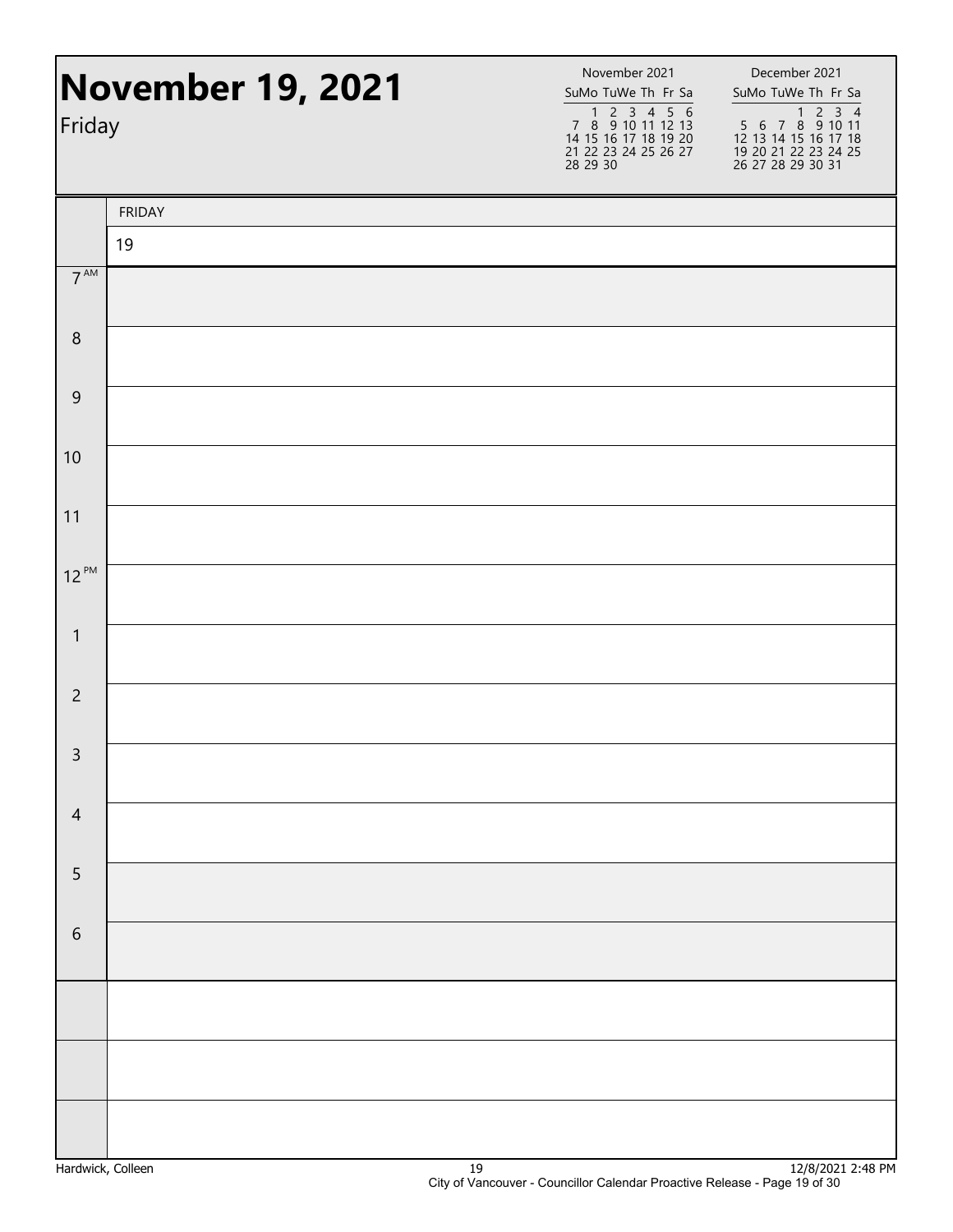| Saturday        | <b>November 20, 2021</b> | November 2021<br>SuMo TuWe Th Fr Sa<br>1 2 3 4 5 6<br>7 8 9 10 11 12 13<br>14 15 16 17 18 19 20<br>21 22 23 24 25 26 27<br>28 29 30 | December 2021<br>SuMo TuWe Th Fr Sa<br>1 2 3 4<br>5 6 7 8 9 10 11<br>12 13 14 15 16 17 18<br>19 20 21 22 23 24 25<br>26 27 28 29 30 31 |  |  |
|-----------------|--------------------------|-------------------------------------------------------------------------------------------------------------------------------------|----------------------------------------------------------------------------------------------------------------------------------------|--|--|
|                 | SATURDAY                 |                                                                                                                                     |                                                                                                                                        |  |  |
|                 | 20                       |                                                                                                                                     |                                                                                                                                        |  |  |
| 7 <sup>AM</sup> |                          |                                                                                                                                     |                                                                                                                                        |  |  |
| $\,8\,$         |                          |                                                                                                                                     |                                                                                                                                        |  |  |
| 9               |                          |                                                                                                                                     |                                                                                                                                        |  |  |
| 10              |                          |                                                                                                                                     |                                                                                                                                        |  |  |
| 11              |                          |                                                                                                                                     |                                                                                                                                        |  |  |
| $12^{PM}$       |                          |                                                                                                                                     |                                                                                                                                        |  |  |
| $\mathbf{1}$    |                          |                                                                                                                                     |                                                                                                                                        |  |  |
| $\overline{2}$  |                          |                                                                                                                                     |                                                                                                                                        |  |  |
| $\overline{3}$  |                          |                                                                                                                                     |                                                                                                                                        |  |  |
| $\overline{4}$  |                          |                                                                                                                                     |                                                                                                                                        |  |  |
| 5               |                          |                                                                                                                                     |                                                                                                                                        |  |  |
| 6               |                          |                                                                                                                                     |                                                                                                                                        |  |  |
|                 |                          |                                                                                                                                     |                                                                                                                                        |  |  |
|                 |                          |                                                                                                                                     |                                                                                                                                        |  |  |
|                 |                          |                                                                                                                                     |                                                                                                                                        |  |  |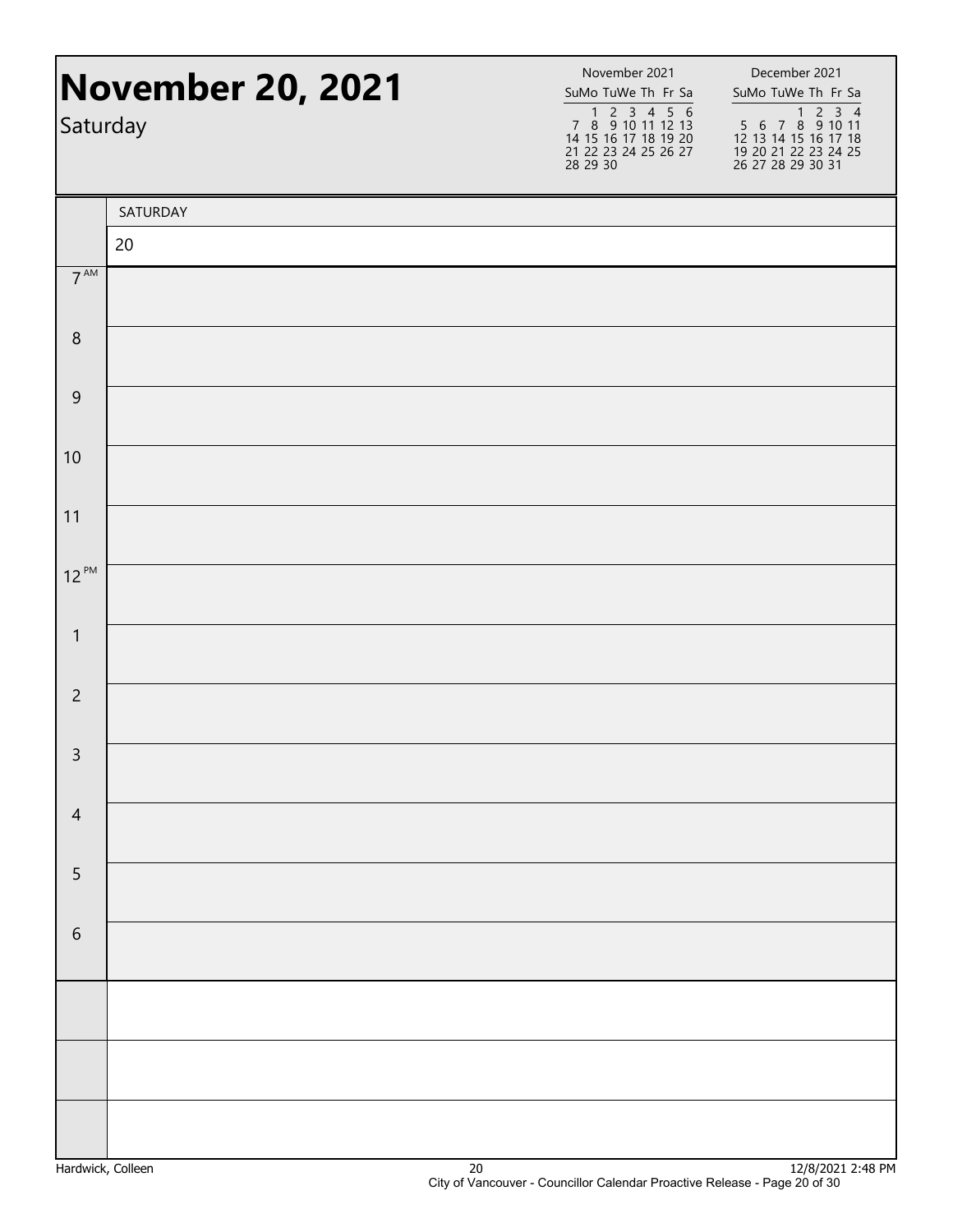| Sunday          | <b>November 21, 2021</b> | November 2021<br>SuMo TuWe Th Fr Sa<br>1 2 3 4 5 6<br>7 8 9 10 11 12 13<br>14 15 16 17 18 19 20<br>21 22 23 24 25 26 27<br>28 29 30 | December 2021<br>SuMo TuWe Th Fr Sa |
|-----------------|--------------------------|-------------------------------------------------------------------------------------------------------------------------------------|-------------------------------------|
|                 | SUNDAY                   |                                                                                                                                     |                                     |
|                 | 21                       |                                                                                                                                     |                                     |
| $7^{\text{AM}}$ |                          |                                                                                                                                     |                                     |
| $\,8\,$         |                          |                                                                                                                                     |                                     |
| $\overline{9}$  |                          |                                                                                                                                     |                                     |
| 10              |                          |                                                                                                                                     |                                     |
| 11              |                          |                                                                                                                                     |                                     |
| $12^{PM}$       |                          |                                                                                                                                     |                                     |
| $\mathbf{1}$    |                          |                                                                                                                                     |                                     |
| $\overline{2}$  |                          |                                                                                                                                     |                                     |
| $\overline{3}$  |                          |                                                                                                                                     |                                     |
| $\overline{4}$  |                          |                                                                                                                                     |                                     |
| 5               |                          |                                                                                                                                     |                                     |
| $\,$ 6 $\,$     |                          |                                                                                                                                     |                                     |
|                 |                          |                                                                                                                                     |                                     |
|                 |                          |                                                                                                                                     |                                     |
|                 |                          |                                                                                                                                     |                                     |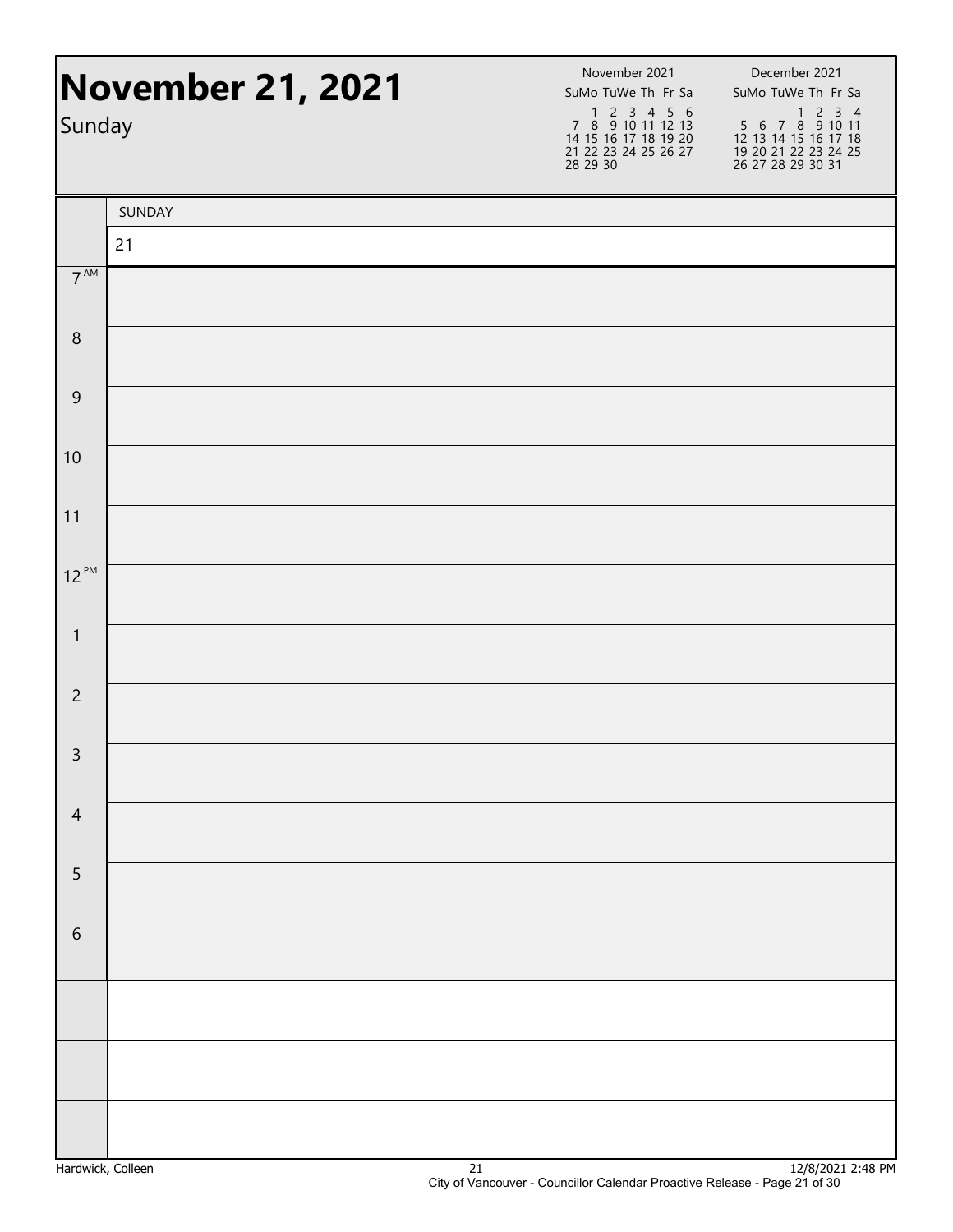| Monday<br>7 <sup>AM</sup> | <b>November 22, 2021</b><br><b>MONDAY</b><br>22                                                  |                 |                                                                                                                     | November 2021<br>SuMo TuWe Th Fr Sa<br>21 22 23 24 25 26 27<br>28 29 30                                | 1 2 3 4 5 6<br>7 8 9 10 11 12 13<br>14 15 16 17 18 19 20 | December 2021<br>SuMo TuWe Th Fr Sa<br>$\begin{array}{ccccccccc}\n & & & & & 1 & 2 & 3 & 4 \\ 5 & 6 & 7 & 8 & 9 & 10 & 11\n\end{array}$<br>12 13 14 15 16 17 18<br>19 20 21 22 23 24 25<br>26 27 28 29 30 31 |
|---------------------------|--------------------------------------------------------------------------------------------------|-----------------|---------------------------------------------------------------------------------------------------------------------|--------------------------------------------------------------------------------------------------------|----------------------------------------------------------|--------------------------------------------------------------------------------------------------------------------------------------------------------------------------------------------------------------|
|                           |                                                                                                  |                 |                                                                                                                     |                                                                                                        |                                                          |                                                                                                                                                                                                              |
| 8                         |                                                                                                  |                 |                                                                                                                     |                                                                                                        |                                                          |                                                                                                                                                                                                              |
| 9                         | [EXT] Updated invitation: PlaceSpeak<br>Team-wide scrum @ Weekly from 9am to<br>Colleen Hardwick | $\bigodot$      | [EXT] Updated invitation: Team-wide<br>Colleen Hardwick                                                             | scrum @ Weekly from 9am to 10am on<br>$\bigcirc$                                                       | s.22(1)                                                  | Invitation: Team-wide scrum @ Weekly fro<br>or SKYPE<br>$O$ $\theta$ $\theta$                                                                                                                                |
| 10                        |                                                                                                  |                 |                                                                                                                     |                                                                                                        |                                                          |                                                                                                                                                                                                              |
| 11                        | <b>Vancouver Heritage</b><br><b>Commission (Agenda</b><br>attached)<br>Hybrid                    |                 | <b>Vancouver Heritage</b><br><b>Commission Regular Meeting</b><br>- November 22, 2021<br>Joe Wai Meeting Room, City |                                                                                                        |                                                          |                                                                                                                                                                                                              |
| $12^{PM}$                 | Hardwick, Colleen                                                                                | Denissenko, Ana | Hall/ Webex Online                                                                                                  |                                                                                                        |                                                          |                                                                                                                                                                                                              |
| 1                         |                                                                                                  |                 |                                                                                                                     | <b>Staff/Council Briefing - 1:00</b><br>to 3:30 pm - DRAFT 2022<br><b>Capital and Operating Budget</b> |                                                          | <b>Staff/Council Briefing - 1:00</b><br>to 3:30 pm - DRAFT 2022<br><b>Capital and Operating Budget</b>                                                                                                       |
| 2                         |                                                                                                  |                 |                                                                                                                     | Webex<br>Hardwick, Colleen                                                                             |                                                          | Webex Invite<br>Hildebrandt, Tina                                                                                                                                                                            |
| 3                         |                                                                                                  |                 |                                                                                                                     |                                                                                                        |                                                          |                                                                                                                                                                                                              |
| 4                         | <b>Councillors Dominato/Hardwick/Kirby-Yung</b><br>Hardwick, Colleen                             |                 |                                                                                                                     |                                                                                                        |                                                          | ۞                                                                                                                                                                                                            |
| 5                         | [EXT] VHF Board Meeting (Agenda and Minutes Attached)<br>s.15(1)(l)                              |                 |                                                                                                                     | <b>Materials Attached)</b><br>s.15(1)(I)                                                               |                                                          | Vancouver Heritage Foundation - Board Meeting (Agenda and                                                                                                                                                    |
| 6                         |                                                                                                  |                 |                                                                                                                     |                                                                                                        |                                                          |                                                                                                                                                                                                              |
|                           |                                                                                                  |                 |                                                                                                                     |                                                                                                        |                                                          |                                                                                                                                                                                                              |
|                           |                                                                                                  |                 |                                                                                                                     |                                                                                                        |                                                          |                                                                                                                                                                                                              |
|                           |                                                                                                  |                 |                                                                                                                     |                                                                                                        |                                                          |                                                                                                                                                                                                              |
|                           | Hardwick, Colleen                                                                                |                 | 22                                                                                                                  |                                                                                                        |                                                          | 12/8/2021 2:48 PM                                                                                                                                                                                            |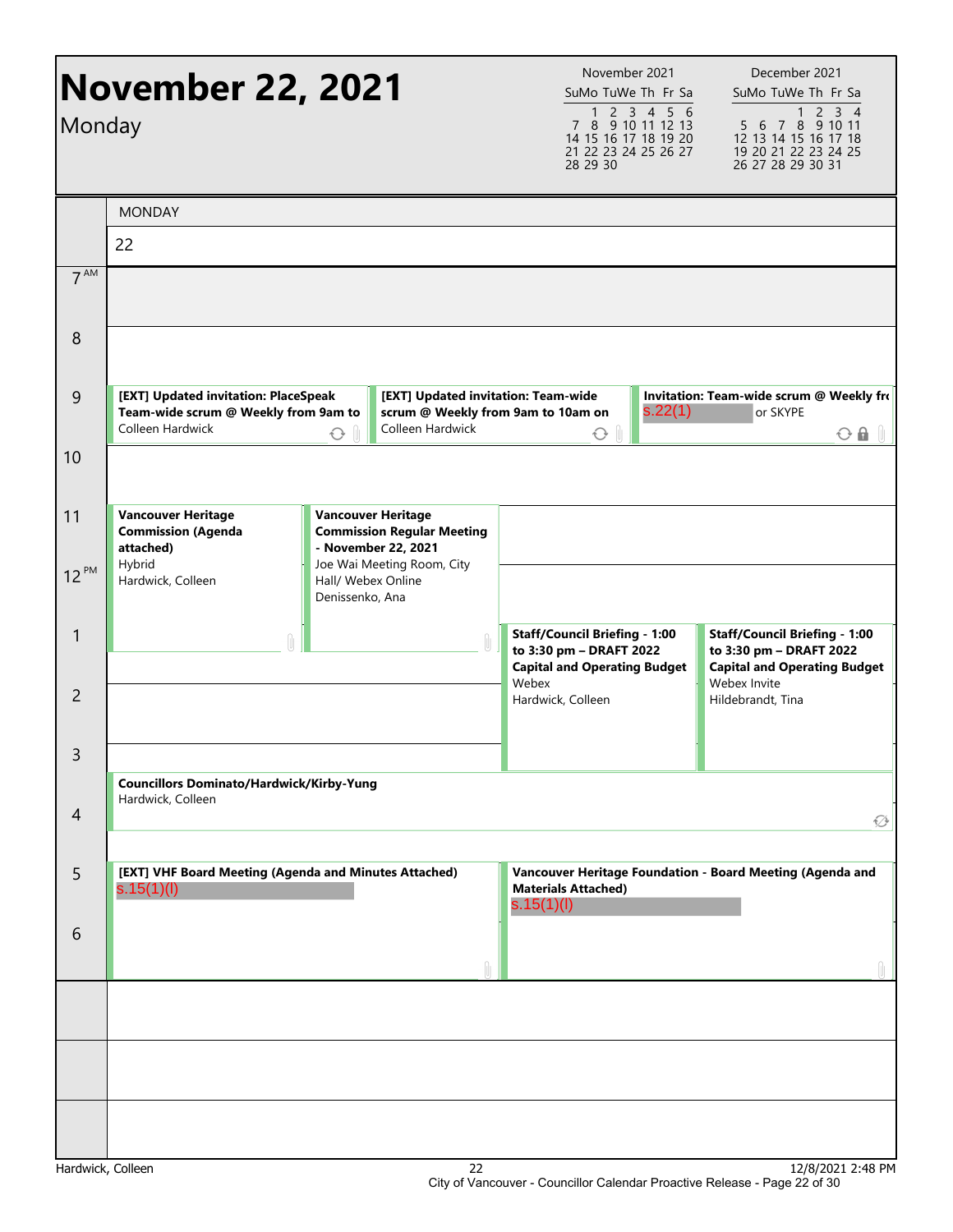| Tuesday         | <b>November 23, 2021</b>                                                                       |                                                                                                            | November 2021<br>SuMo TuWe Th Fr Sa<br>14 15 16 17 18 19 20<br>21 22 23 24 25 26 27<br>28 29 30 | 1 2 3 4 5 6<br>7 8 9 10 11 12 13 | December 2021<br>SuMo TuWe Th Fr Sa<br>$\begin{array}{@{}c@{\hspace{1em}}c@{\hspace{1em}}c@{\hspace{1em}}c@{\hspace{1em}}c@{\hspace{1em}}c@{\hspace{1em}}c@{\hspace{1em}}c@{\hspace{1em}}c@{\hspace{1em}}c@{\hspace{1em}}c@{\hspace{1em}}c@{\hspace{1em}}c@{\hspace{1em}}c@{\hspace{1em}}c@{\hspace{1em}}c@{\hspace{1em}}c@{\hspace{1em}}c@{\hspace{1em}}c@{\hspace{1em}}c@{\hspace{1em}}c@{\hspace{1em}}c@{\hspace{1em}}c@{\hspace{1em}}c@{\hspace{$<br>12 13 14 15 16 17 18<br>19 20 21 22 23 24 25<br>26 27 28 29 30 31 |
|-----------------|------------------------------------------------------------------------------------------------|------------------------------------------------------------------------------------------------------------|-------------------------------------------------------------------------------------------------|----------------------------------|----------------------------------------------------------------------------------------------------------------------------------------------------------------------------------------------------------------------------------------------------------------------------------------------------------------------------------------------------------------------------------------------------------------------------------------------------------------------------------------------------------------------------|
|                 | <b>TUESDAY</b>                                                                                 |                                                                                                            |                                                                                                 |                                  |                                                                                                                                                                                                                                                                                                                                                                                                                                                                                                                            |
|                 | 23                                                                                             |                                                                                                            |                                                                                                 |                                  |                                                                                                                                                                                                                                                                                                                                                                                                                                                                                                                            |
| 7 <sup>AM</sup> |                                                                                                |                                                                                                            |                                                                                                 |                                  |                                                                                                                                                                                                                                                                                                                                                                                                                                                                                                                            |
| 8               |                                                                                                |                                                                                                            |                                                                                                 |                                  |                                                                                                                                                                                                                                                                                                                                                                                                                                                                                                                            |
| 9               |                                                                                                |                                                                                                            |                                                                                                 |                                  |                                                                                                                                                                                                                                                                                                                                                                                                                                                                                                                            |
|                 | <b>PANEL: Business Licence Hearing</b>                                                         |                                                                                                            | <b>PANEL: Special Council (Business Licence</b>                                                 |                                  | <b>Special Council (Business Licence</b>                                                                                                                                                                                                                                                                                                                                                                                                                                                                                   |
| 10              | (Agenda and Evidence Package Attached)<br>Webex - See Below<br>Hardwick, Colleen               | <b>Hearing) (Agenda and Evidence Package</b><br>Attached)<br>Council Chamber<br><b>CC Meeting Requests</b> |                                                                                                 | Hearing)<br>Hildebrandt, Tina    | Council Chamber/Webex                                                                                                                                                                                                                                                                                                                                                                                                                                                                                                      |
| 11              |                                                                                                |                                                                                                            |                                                                                                 |                                  |                                                                                                                                                                                                                                                                                                                                                                                                                                                                                                                            |
| $12^{PM}$       |                                                                                                |                                                                                                            |                                                                                                 |                                  |                                                                                                                                                                                                                                                                                                                                                                                                                                                                                                                            |
| 1               |                                                                                                |                                                                                                            |                                                                                                 |                                  |                                                                                                                                                                                                                                                                                                                                                                                                                                                                                                                            |
| $\overline{c}$  |                                                                                                |                                                                                                            |                                                                                                 |                                  |                                                                                                                                                                                                                                                                                                                                                                                                                                                                                                                            |
|                 | <b>Special Council meeting - Vancouver Plan</b><br>WebEx Online                                |                                                                                                            |                                                                                                 |                                  |                                                                                                                                                                                                                                                                                                                                                                                                                                                                                                                            |
| 3               | Swanston, Denise                                                                               |                                                                                                            | <b>Special Council</b><br>Webex<br>Hardwick, Colleen                                            |                                  |                                                                                                                                                                                                                                                                                                                                                                                                                                                                                                                            |
| $\overline{4}$  |                                                                                                |                                                                                                            |                                                                                                 |                                  |                                                                                                                                                                                                                                                                                                                                                                                                                                                                                                                            |
| 5               |                                                                                                |                                                                                                            |                                                                                                 |                                  |                                                                                                                                                                                                                                                                                                                                                                                                                                                                                                                            |
| 6               | Public Hearing - November 23, 2021 (reconvening from Novemb<br>WebEx Online<br>Kennett, Bonnie |                                                                                                            | Webex<br>Hardwick, Colleen                                                                      |                                  | Public Hearing - November 23, 2021 (reconvening from Novemb                                                                                                                                                                                                                                                                                                                                                                                                                                                                |
|                 |                                                                                                |                                                                                                            |                                                                                                 |                                  |                                                                                                                                                                                                                                                                                                                                                                                                                                                                                                                            |
|                 |                                                                                                |                                                                                                            |                                                                                                 |                                  |                                                                                                                                                                                                                                                                                                                                                                                                                                                                                                                            |
|                 |                                                                                                |                                                                                                            |                                                                                                 |                                  |                                                                                                                                                                                                                                                                                                                                                                                                                                                                                                                            |
|                 | Hardwick, Colleen                                                                              | 23                                                                                                         | City of Vancouver - Councillor Calendar Proactive Release - Page 23 of 30                       |                                  | 12/8/2021 2:48 PM                                                                                                                                                                                                                                                                                                                                                                                                                                                                                                          |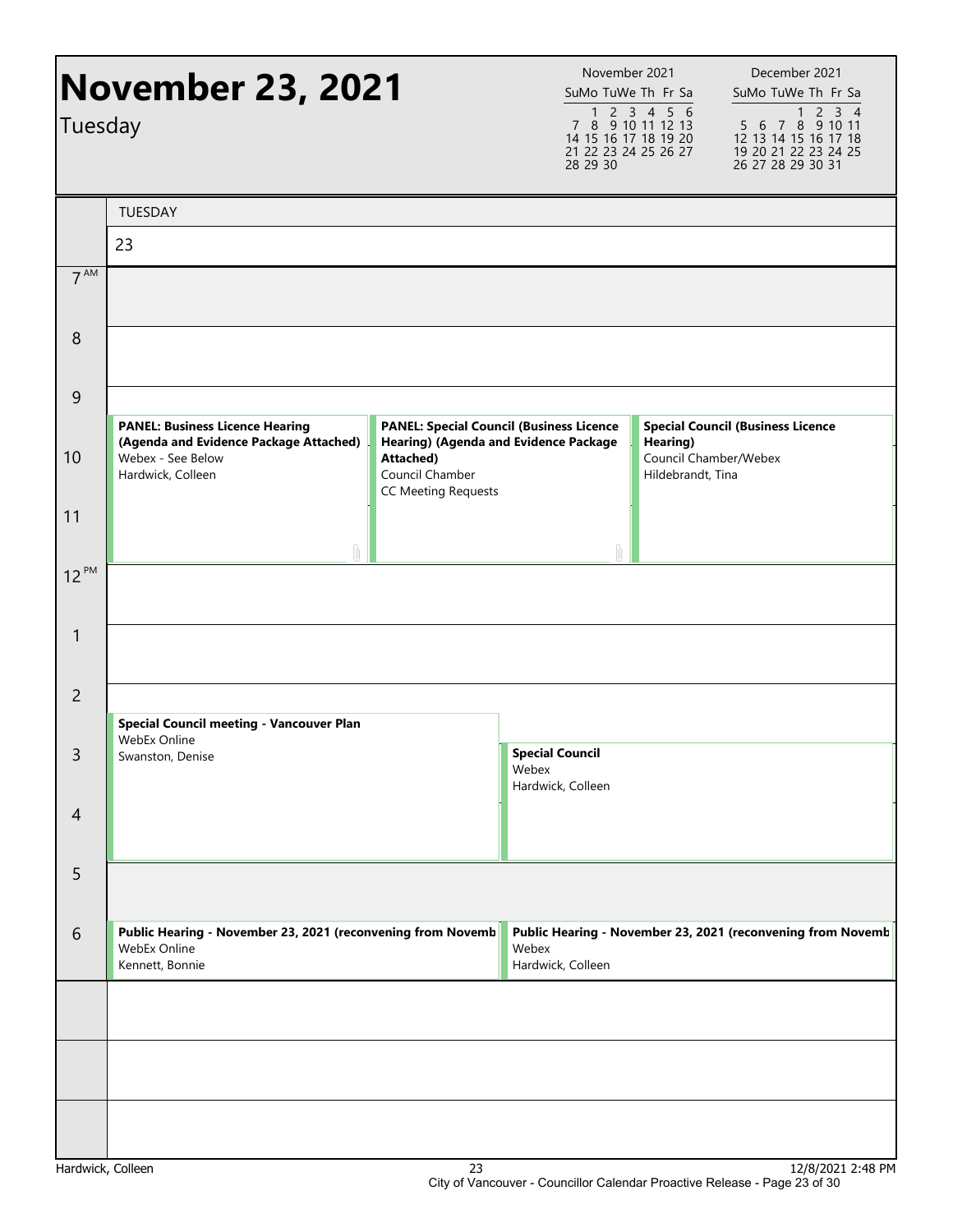| November 24, 2021<br>Wednesday |                                    | November 2021<br>SuMo TuWe Th Fr Sa<br>1 2 3 4 5 6<br>7 8 9 10 11 12 13<br>14 15 16 17 18 19 20<br>21 22 23 24 25 26 27<br>28 29 30 | December 2021<br>SuMo TuWe Th Fr Sa<br>5 6 7 8 9 10 11<br>12 13 14 15 16 17 18<br>19 20 21 22 23 24 25<br>26 27 28 29 30 31 |
|--------------------------------|------------------------------------|-------------------------------------------------------------------------------------------------------------------------------------|-----------------------------------------------------------------------------------------------------------------------------|
|                                | WEDNESDAY                          |                                                                                                                                     |                                                                                                                             |
|                                | 24                                 |                                                                                                                                     |                                                                                                                             |
| 7 <sup>AM</sup>                |                                    |                                                                                                                                     |                                                                                                                             |
| 8                              |                                    |                                                                                                                                     |                                                                                                                             |
| $\overline{9}$                 |                                    |                                                                                                                                     |                                                                                                                             |
| 10                             |                                    |                                                                                                                                     |                                                                                                                             |
| 11                             |                                    |                                                                                                                                     |                                                                                                                             |
| $12^{PM}$                      |                                    |                                                                                                                                     |                                                                                                                             |
| $\mathbf{1}$                   |                                    |                                                                                                                                     |                                                                                                                             |
| $\overline{2}$                 | <b>TRAVEL</b><br>Hardwick, Colleen | <b>Carol Lee</b><br>Chinatown Storytelling Centre, 168 East Pender Street.<br>Hardwick, Colleen                                     |                                                                                                                             |
| 3                              | <b>TRAVEL</b><br>Hardwick, Colleen |                                                                                                                                     |                                                                                                                             |
| $\overline{4}$                 |                                    |                                                                                                                                     |                                                                                                                             |
| 5                              |                                    |                                                                                                                                     |                                                                                                                             |
| $\sqrt{6}$                     |                                    |                                                                                                                                     |                                                                                                                             |
|                                |                                    |                                                                                                                                     |                                                                                                                             |
|                                |                                    |                                                                                                                                     |                                                                                                                             |
|                                |                                    |                                                                                                                                     |                                                                                                                             |
|                                |                                    |                                                                                                                                     | $\frac{10}{2}$                                                                                                              |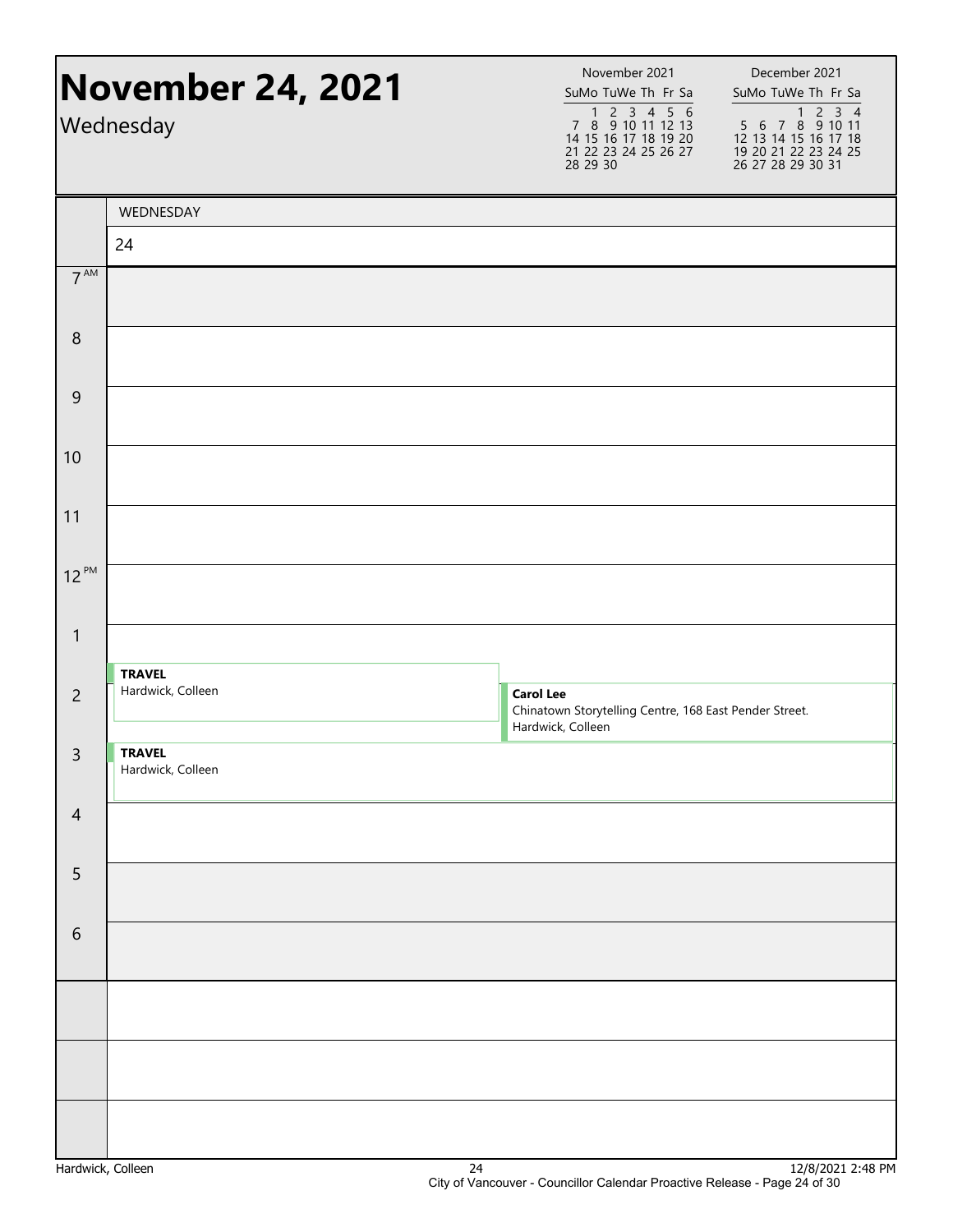| <b>November 25, 2021</b><br>Thursday |                                                                    | November 2021<br>SuMo TuWe Th Fr Sa<br>1 2 3 4 5 6<br>7 8 9 10 11 12 13<br>14 15 16 17 18 19 20<br>21 22 23 24 25 26 27<br>28 29 30 | December 2021<br>SuMo TuWe Th Fr Sa<br>$\begin{array}{@{}c@{\hspace{1em}}c@{\hspace{1em}}c@{\hspace{1em}}c@{\hspace{1em}}c@{\hspace{1em}}c@{\hspace{1em}}c@{\hspace{1em}}c@{\hspace{1em}}c@{\hspace{1em}}c@{\hspace{1em}}c@{\hspace{1em}}c@{\hspace{1em}}c@{\hspace{1em}}c@{\hspace{1em}}c@{\hspace{1em}}c@{\hspace{1em}}c@{\hspace{1em}}c@{\hspace{1em}}c@{\hspace{1em}}c@{\hspace{1em}}c@{\hspace{1em}}c@{\hspace{1em}}c@{\hspace{1em}}c@{\hspace{$<br>12 13 14 15 16 17 18<br>19 20 21 22 23 24 25<br>26 27 28 29 30 31 |  |
|--------------------------------------|--------------------------------------------------------------------|-------------------------------------------------------------------------------------------------------------------------------------|----------------------------------------------------------------------------------------------------------------------------------------------------------------------------------------------------------------------------------------------------------------------------------------------------------------------------------------------------------------------------------------------------------------------------------------------------------------------------------------------------------------------------|--|
|                                      | THURSDAY                                                           |                                                                                                                                     |                                                                                                                                                                                                                                                                                                                                                                                                                                                                                                                            |  |
|                                      | 25                                                                 |                                                                                                                                     |                                                                                                                                                                                                                                                                                                                                                                                                                                                                                                                            |  |
| $7^{\text{AM}}$                      |                                                                    |                                                                                                                                     |                                                                                                                                                                                                                                                                                                                                                                                                                                                                                                                            |  |
| 8                                    |                                                                    |                                                                                                                                     |                                                                                                                                                                                                                                                                                                                                                                                                                                                                                                                            |  |
| 9                                    |                                                                    |                                                                                                                                     |                                                                                                                                                                                                                                                                                                                                                                                                                                                                                                                            |  |
| 10                                   |                                                                    |                                                                                                                                     |                                                                                                                                                                                                                                                                                                                                                                                                                                                                                                                            |  |
| 11                                   |                                                                    |                                                                                                                                     |                                                                                                                                                                                                                                                                                                                                                                                                                                                                                                                            |  |
| $12^{PM}$                            |                                                                    |                                                                                                                                     |                                                                                                                                                                                                                                                                                                                                                                                                                                                                                                                            |  |
| $\mathbf{1}$                         | <b>Metro Directors' Agenda Review Meeting</b><br>Hardwick, Colleen | <b>Metro Directors' Agenda Review Meeting</b><br>Webex - Details Below<br>Carr, Adriane                                             | $\bigcirc$                                                                                                                                                                                                                                                                                                                                                                                                                                                                                                                 |  |
| $\overline{2}$                       |                                                                    |                                                                                                                                     |                                                                                                                                                                                                                                                                                                                                                                                                                                                                                                                            |  |
| 3                                    |                                                                    |                                                                                                                                     |                                                                                                                                                                                                                                                                                                                                                                                                                                                                                                                            |  |
| $\overline{4}$                       |                                                                    |                                                                                                                                     |                                                                                                                                                                                                                                                                                                                                                                                                                                                                                                                            |  |
| 5                                    | Public Hearing - November 25, 2021 (reconvening from               |                                                                                                                                     |                                                                                                                                                                                                                                                                                                                                                                                                                                                                                                                            |  |
| 6                                    | November 18, 2021)<br>Webex Online<br>Yim, David                   | Public Hearing (Reconvening from November 18, 2021)<br>Webex - See Below<br>Hardwick, Colleen                                       |                                                                                                                                                                                                                                                                                                                                                                                                                                                                                                                            |  |
|                                      |                                                                    |                                                                                                                                     |                                                                                                                                                                                                                                                                                                                                                                                                                                                                                                                            |  |
|                                      |                                                                    |                                                                                                                                     |                                                                                                                                                                                                                                                                                                                                                                                                                                                                                                                            |  |
|                                      | 2F                                                                 |                                                                                                                                     | 121012222222000                                                                                                                                                                                                                                                                                                                                                                                                                                                                                                            |  |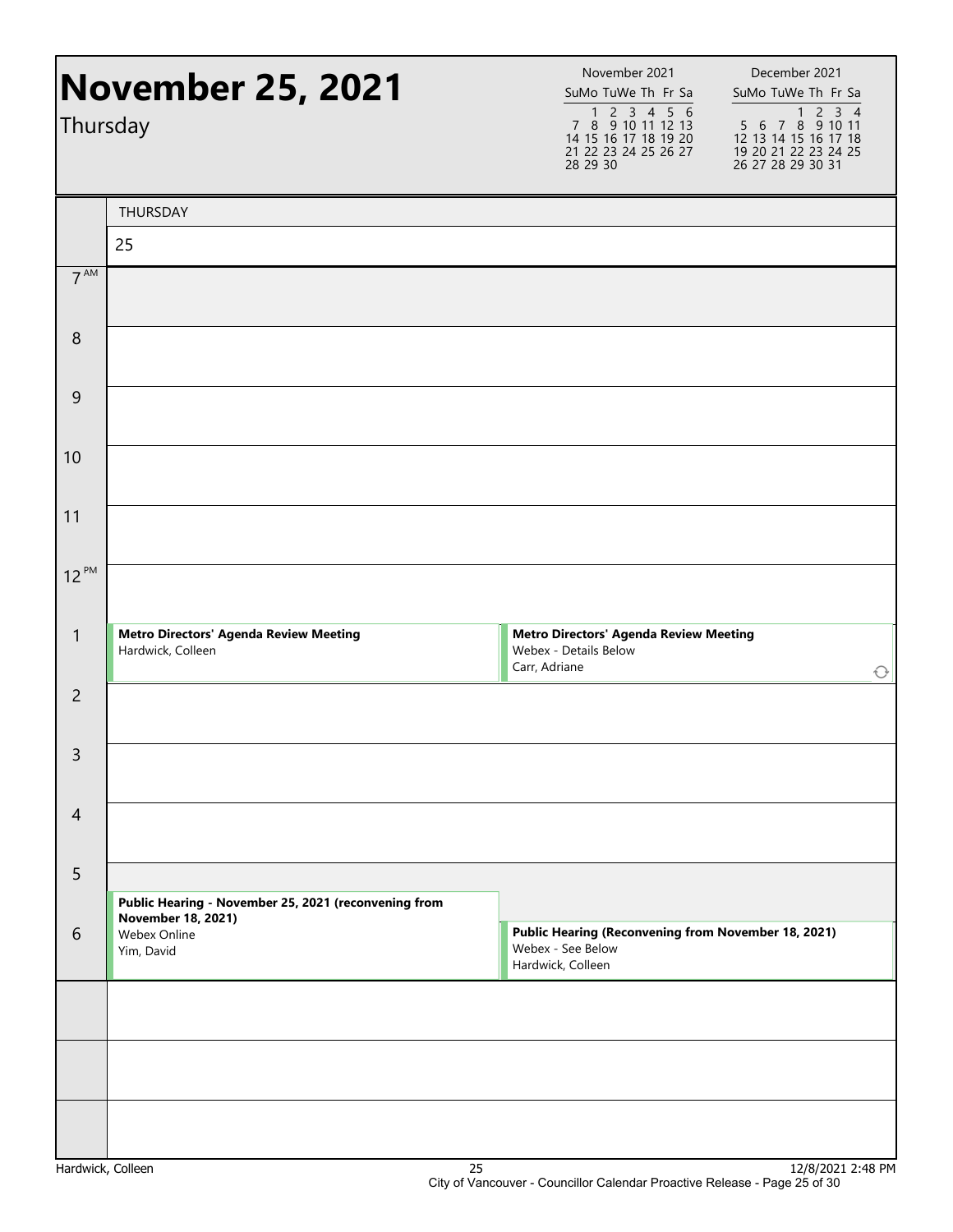| <b>November 26, 2021</b><br>Friday |                                                                                                         | November 2021<br>28 29 30                                                  | SuMo TuWe Th Fr Sa<br>1 2 3 4 5 6<br>7 8 9 10 11 12 13<br>14 15 16 17 18 19 20<br>21 22 23 24 25 26 27 | December 2021<br>SuMo TuWe Th Fr Sa<br>1 2 3 4<br>5 6 7 8 9 10 11<br>12 13 14 15 16 17 18<br>19 20 21 22 23 24 25<br>26 27 28 29 30 31 |                                             |
|------------------------------------|---------------------------------------------------------------------------------------------------------|----------------------------------------------------------------------------|--------------------------------------------------------------------------------------------------------|----------------------------------------------------------------------------------------------------------------------------------------|---------------------------------------------|
|                                    | <b>FRIDAY</b>                                                                                           |                                                                            |                                                                                                        |                                                                                                                                        |                                             |
| $7^{\text{AM}}$                    | 26                                                                                                      |                                                                            |                                                                                                        |                                                                                                                                        |                                             |
|                                    |                                                                                                         |                                                                            |                                                                                                        |                                                                                                                                        |                                             |
| 8                                  |                                                                                                         |                                                                            |                                                                                                        |                                                                                                                                        |                                             |
| 9                                  | November 26, 2021 MV Board Inaugural<br><b>Meeting</b><br>ZOOM - See Below                              | November 26, 2021 MV Board Inaugural<br><b>Meeting</b><br>ZOOM - See Below |                                                                                                        |                                                                                                                                        |                                             |
| 10                                 |                                                                                                         | Hardwick, Colleen                                                          |                                                                                                        |                                                                                                                                        |                                             |
| 11                                 |                                                                                                         |                                                                            |                                                                                                        |                                                                                                                                        |                                             |
| $12^{PM}$                          |                                                                                                         |                                                                            |                                                                                                        |                                                                                                                                        | <b>Auditor General Committee - November</b> |
| $\mathbf{1}$                       | Auditor General Committee - Agenda and Presentation Attached<br>Webex - Link Below<br>Hardwick, Colleen |                                                                            |                                                                                                        | 26, 2021<br>WebEx/City Hall<br>Dragnea, Irina                                                                                          |                                             |
| $\overline{c}$                     |                                                                                                         |                                                                            |                                                                                                        |                                                                                                                                        | Û                                           |
| $\mathsf{3}$                       |                                                                                                         |                                                                            |                                                                                                        |                                                                                                                                        |                                             |
| $\overline{4}$                     |                                                                                                         |                                                                            |                                                                                                        |                                                                                                                                        |                                             |
| 5                                  |                                                                                                         |                                                                            |                                                                                                        |                                                                                                                                        |                                             |
| 6                                  |                                                                                                         |                                                                            |                                                                                                        |                                                                                                                                        |                                             |
|                                    |                                                                                                         |                                                                            |                                                                                                        |                                                                                                                                        |                                             |
|                                    |                                                                                                         |                                                                            |                                                                                                        |                                                                                                                                        |                                             |
|                                    |                                                                                                         |                                                                            |                                                                                                        |                                                                                                                                        |                                             |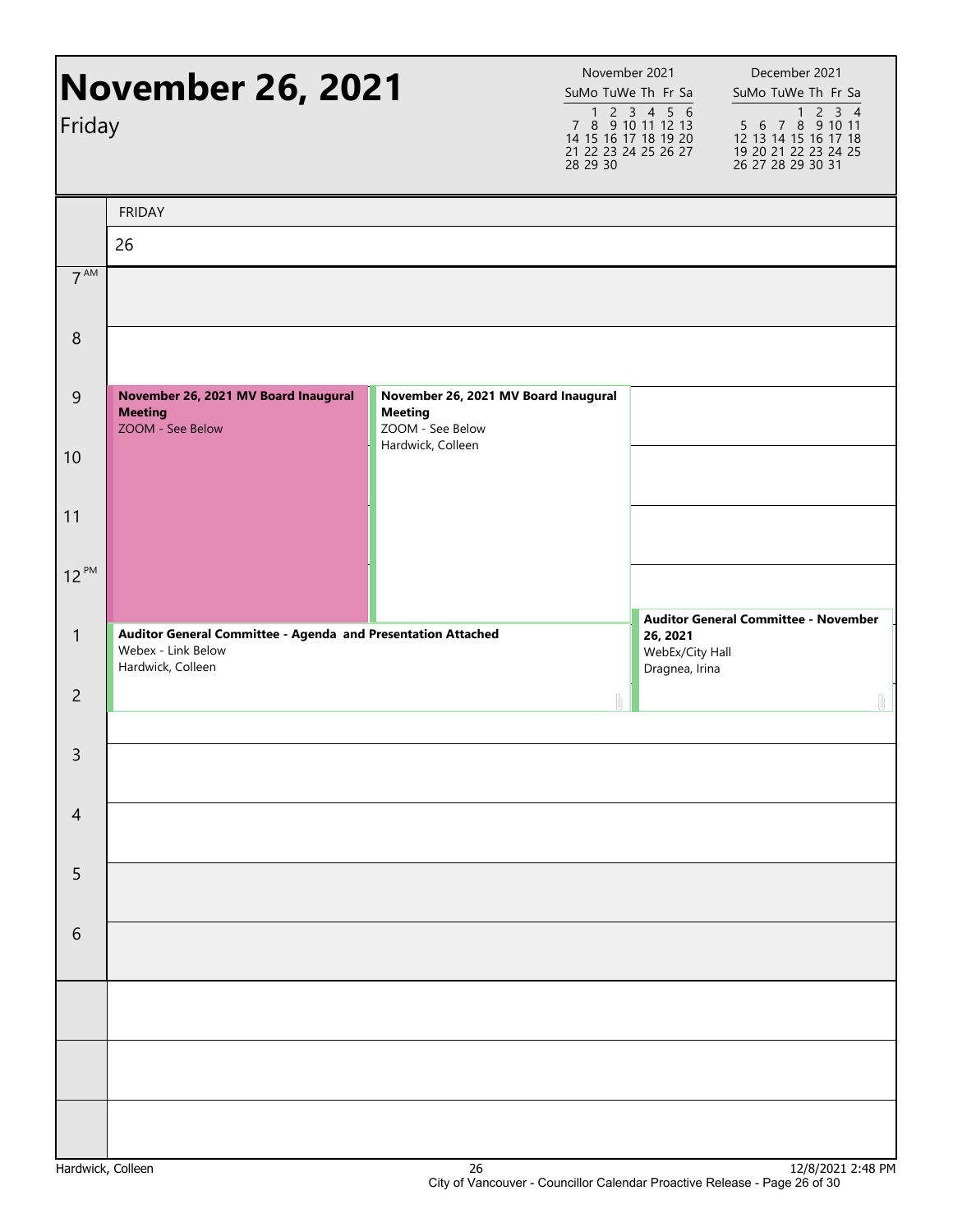| <b>November 27, 2021</b><br>Saturday |          | November 2021<br>SuMo TuWe Th Fr Sa<br>1 2 3 4 5 6<br>7 8 9 10 11 12 13<br>14 15 16 17 18 19 20<br>21 22 23 24 25 26 27<br>28 29 30 | December 2021<br>SuMo TuWe Th Fr Sa<br>1 2 3 4<br>5 6 7 8 9 10 11<br>12 13 14 15 16 17 18<br>19 20 21 22 23 24 25<br>26 27 28 29 30 31 |
|--------------------------------------|----------|-------------------------------------------------------------------------------------------------------------------------------------|----------------------------------------------------------------------------------------------------------------------------------------|
|                                      | SATURDAY |                                                                                                                                     |                                                                                                                                        |
|                                      | 27       |                                                                                                                                     |                                                                                                                                        |
| 7 <sup>AM</sup>                      |          |                                                                                                                                     |                                                                                                                                        |
| $\,8\,$                              |          |                                                                                                                                     |                                                                                                                                        |
| 9                                    |          |                                                                                                                                     |                                                                                                                                        |
| 10                                   |          |                                                                                                                                     |                                                                                                                                        |
| 11                                   |          |                                                                                                                                     |                                                                                                                                        |
| $12^{PM}$                            |          |                                                                                                                                     |                                                                                                                                        |
| $\mathbf{1}$                         |          |                                                                                                                                     |                                                                                                                                        |
| $\overline{2}$                       |          |                                                                                                                                     |                                                                                                                                        |
| $\overline{3}$                       |          |                                                                                                                                     |                                                                                                                                        |
| $\overline{4}$                       |          |                                                                                                                                     |                                                                                                                                        |
| 5                                    |          |                                                                                                                                     |                                                                                                                                        |
| 6                                    |          |                                                                                                                                     |                                                                                                                                        |
|                                      |          |                                                                                                                                     |                                                                                                                                        |
|                                      |          |                                                                                                                                     |                                                                                                                                        |
|                                      |          |                                                                                                                                     |                                                                                                                                        |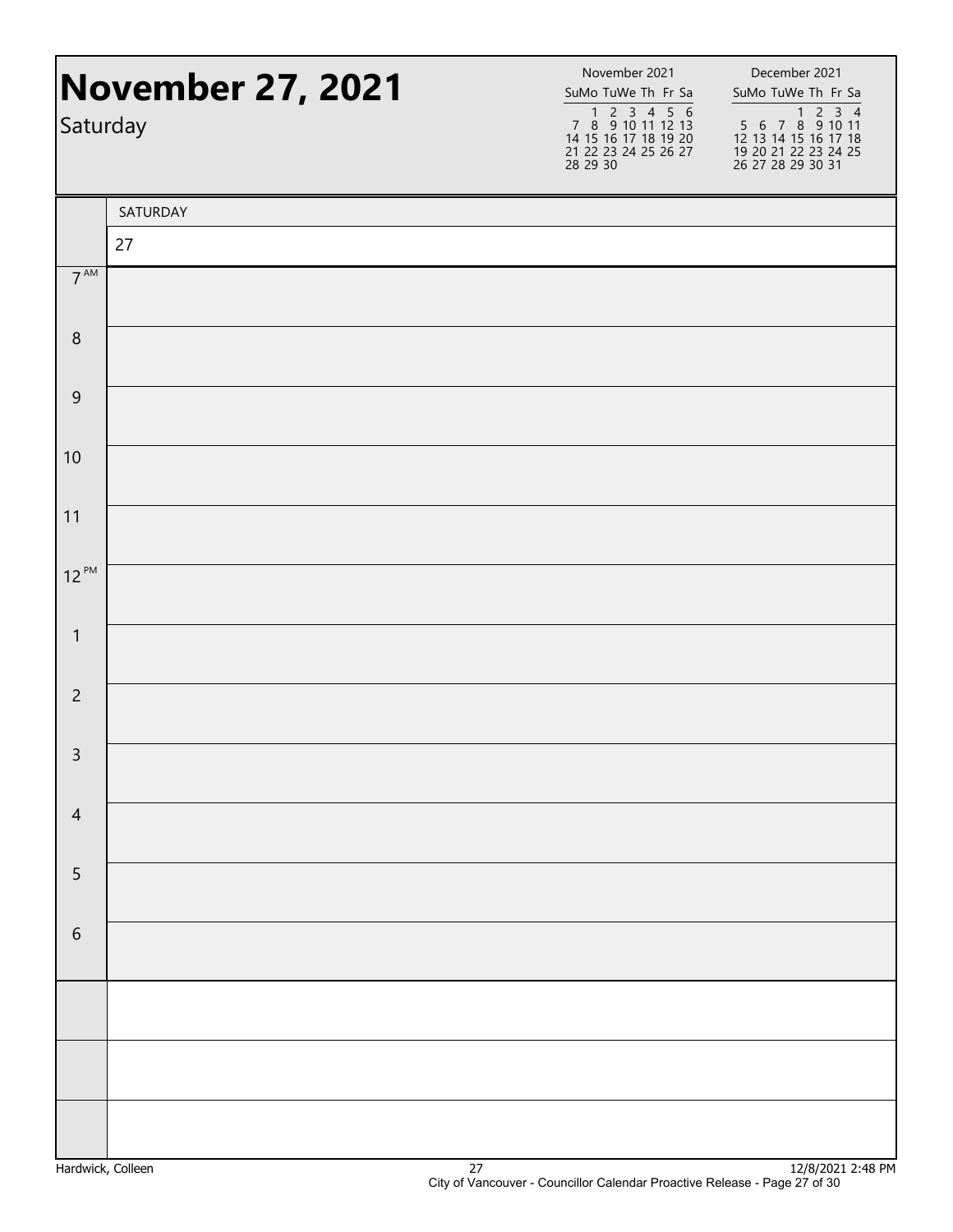| November 28, 2021<br>Sunday |        | November 2021<br>SuMo TuWe Th Fr Sa<br>1 2 3 4 5 6<br>7 8 9 10 11 12 13<br>14 15 16 17 18 19 20<br>21 22 23 24 25 26 27<br>28 29 30 | December 2021<br>SuMo TuWe Th Fr Sa |
|-----------------------------|--------|-------------------------------------------------------------------------------------------------------------------------------------|-------------------------------------|
|                             | SUNDAY |                                                                                                                                     |                                     |
|                             | 28     |                                                                                                                                     |                                     |
| $7^{\text{AM}}$             |        |                                                                                                                                     |                                     |
| $\, 8$                      |        |                                                                                                                                     |                                     |
| $\overline{9}$              |        |                                                                                                                                     |                                     |
| 10                          |        |                                                                                                                                     |                                     |
| 11                          |        |                                                                                                                                     |                                     |
| $12^{PM}$                   |        |                                                                                                                                     |                                     |
| $\mathbf{1}$                |        |                                                                                                                                     |                                     |
| $\overline{2}$              |        |                                                                                                                                     |                                     |
| $\overline{3}$              |        |                                                                                                                                     |                                     |
| $\overline{4}$              |        |                                                                                                                                     |                                     |
| 5                           |        |                                                                                                                                     |                                     |
| $\,$ 6 $\,$                 |        |                                                                                                                                     |                                     |
|                             |        |                                                                                                                                     |                                     |
|                             |        |                                                                                                                                     |                                     |
|                             |        |                                                                                                                                     |                                     |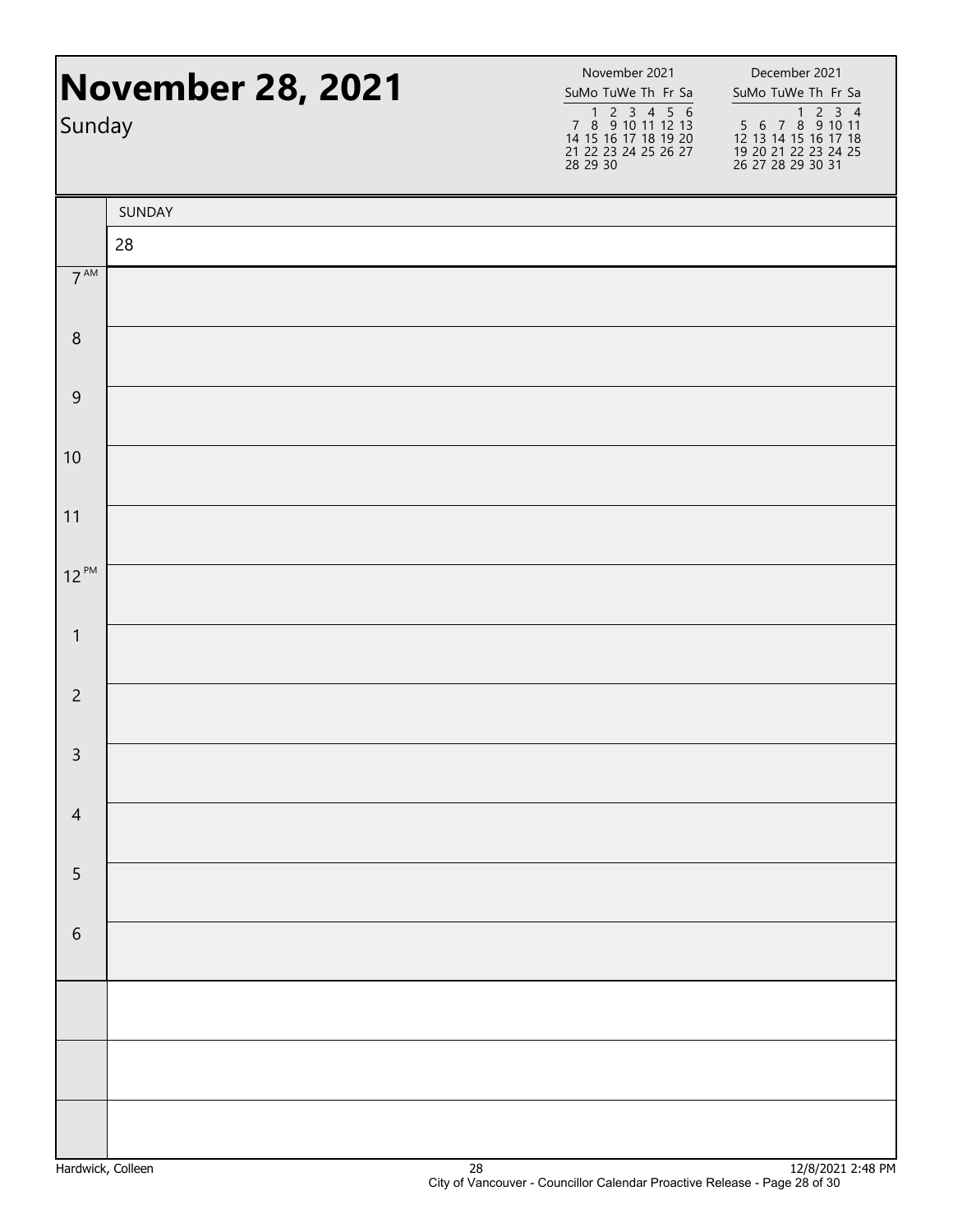| Monday          | <b>November 29, 2021</b>                                                                                                              |                                                                                               | November 2021<br>SuMo TuWe Th Fr Sa<br>14 15 16 17 18 19 20<br>21 22 23 24 25 26 27<br>28 29 30 | 1 2 3 4 5 6<br>7 8 9 10 11 12 13 | December 2021<br>SuMo TuWe Th Fr Sa<br>$1 2 3 4$<br>5 6 7 8 9 10 11<br>12 13 14 15 16 17 18<br>19 20 21 22 23 24 25<br>26 27 28 29 30 31 |
|-----------------|---------------------------------------------------------------------------------------------------------------------------------------|-----------------------------------------------------------------------------------------------|-------------------------------------------------------------------------------------------------|----------------------------------|------------------------------------------------------------------------------------------------------------------------------------------|
|                 | <b>MONDAY</b>                                                                                                                         |                                                                                               |                                                                                                 |                                  |                                                                                                                                          |
|                 | 29                                                                                                                                    |                                                                                               |                                                                                                 |                                  |                                                                                                                                          |
|                 | Submit Final Motion to City Clerk's Office by 5pm for Inclusion on December 7th Council Agenda - Councillor's Meeting Calendar        |                                                                                               |                                                                                                 |                                  |                                                                                                                                          |
| 7 <sup>AM</sup> |                                                                                                                                       |                                                                                               |                                                                                                 |                                  |                                                                                                                                          |
| 8               |                                                                                                                                       |                                                                                               |                                                                                                 |                                  |                                                                                                                                          |
| 9               | [EXT] Updated invitation: PlaceSpeak<br>Team-wide scrum @ Weekly from 9am to<br>Colleen Hardwick                                      | [EXT] Updated invitation: Team-wide<br>scrum @ Weekly from 9am to 10am on<br>Colleen Hardwick |                                                                                                 | s.22(1)<br>Colleen Hardwick      | Invitation: Team-wide scrum @ Weekly fro<br>or SKYPE                                                                                     |
| 10              | $\bigodot$                                                                                                                            |                                                                                               | ↔                                                                                               |                                  | $O$ $\theta$                                                                                                                             |
| 11              | Councillor Hardwick/Andrea Law, GM of DBL - Development and Building Permit: DB-2021-04603 (Background Attached)<br>Webex - See Below |                                                                                               |                                                                                                 |                                  |                                                                                                                                          |
| $12^{PM}$       | Hardwick, Colleen                                                                                                                     |                                                                                               |                                                                                                 |                                  |                                                                                                                                          |
| 1               | Staff/Council Briefing - 1:00 - 3:00pm - Climate Emergency<br><b>Action Plan</b><br>Webex - See Below                                 |                                                                                               | Staff/Council Briefing - November 29, 2021<br>Webex invite<br>Hildebrandt, Tina                 |                                  |                                                                                                                                          |
| $\overline{2}$  | Hardwick, Colleen                                                                                                                     |                                                                                               |                                                                                                 |                                  |                                                                                                                                          |
| 3               | Councillor Hardwick/Katrina Leckovic - Special Council Meeting<br>Webex - See Below                                                   |                                                                                               | <b>Councillors Dominato/Hardwick/Kirby-Yung</b>                                                 |                                  |                                                                                                                                          |
| $\overline{4}$  | Hardwick, Colleen                                                                                                                     |                                                                                               | Hardwick, Colleen                                                                               |                                  | ♦                                                                                                                                        |
| 5               |                                                                                                                                       |                                                                                               |                                                                                                 |                                  |                                                                                                                                          |
| 6               |                                                                                                                                       |                                                                                               |                                                                                                 |                                  |                                                                                                                                          |
|                 |                                                                                                                                       |                                                                                               |                                                                                                 |                                  |                                                                                                                                          |
|                 |                                                                                                                                       |                                                                                               |                                                                                                 |                                  |                                                                                                                                          |
|                 |                                                                                                                                       |                                                                                               |                                                                                                 |                                  |                                                                                                                                          |
|                 |                                                                                                                                       |                                                                                               |                                                                                                 |                                  |                                                                                                                                          |